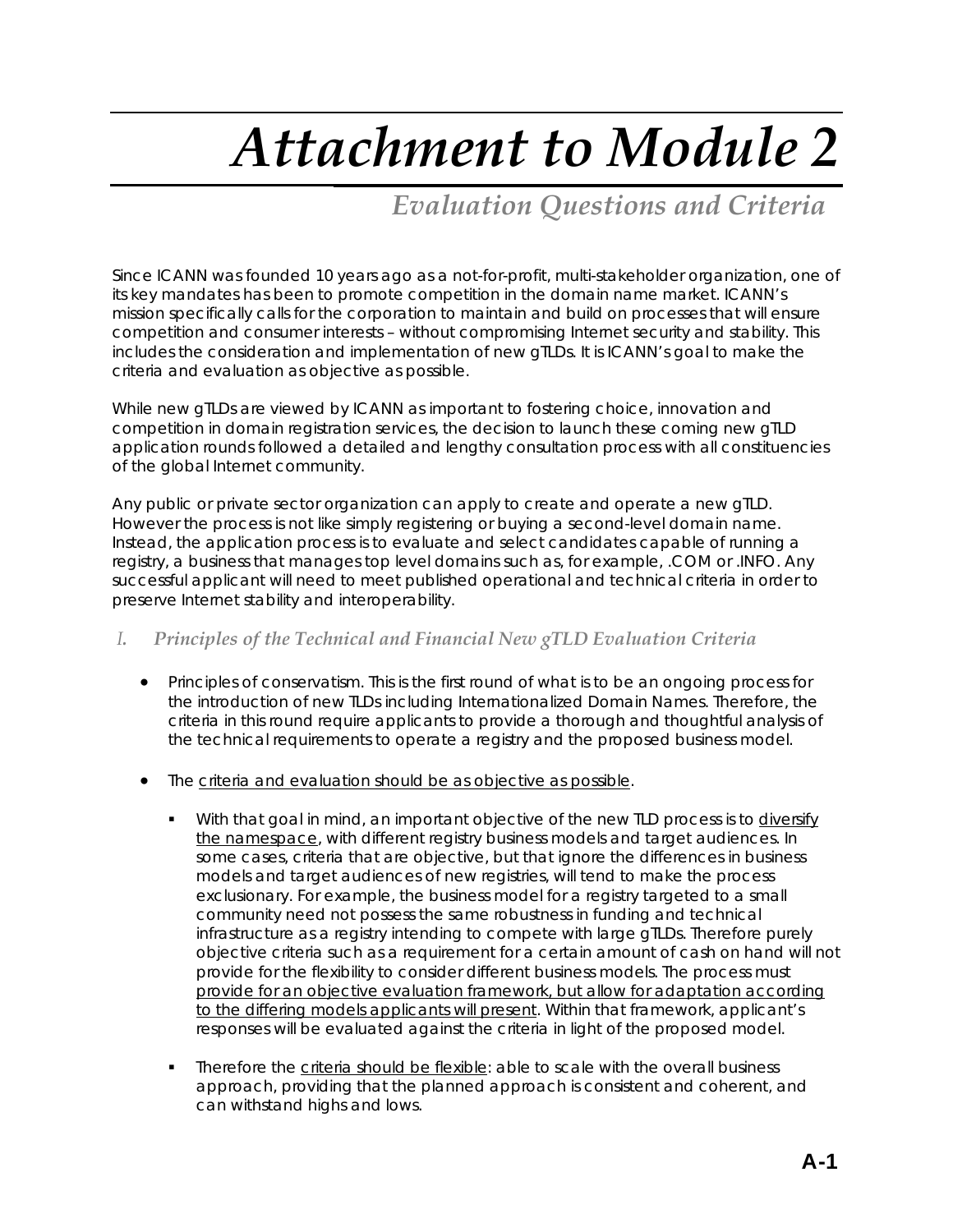- Criteria can be objective in areas of registrant protection, for example:
	- − Providing for funds to continue operations in the event of a registry failure.
	- − Adherence to data escrow and registry failover and continuity plans.
- The evaluation must strike the correct balance between establishing the business and technical competence of the applicant to operate a registry (to serve the interests of registrants), while not asking for the detailed sort of information or making the judgment that a venture capitalist would. ICANN is not seeking to certify business success but instead seeks to encourage innovation while providing certain safeguards for registrants.
- New registries must be added in a way that maintains DNS stability and security. Therefore, ICANN asks several questions so that the applicant can demonstrate an understanding of the technical requirements to operate a registry. In certain cases, ICANN will ask the applicant to demonstrate actual operational technical compliance prior to delegation. This is inline with current prerequisites for the delegation of a TLD.
- Registrant protection is emphasized in both the criteria and the scoring. Examples of this include asking the applicant to:
	- **Plan for the occurrence of contingencies and registry failure by putting in place** financial resources to fund the ongoing resolution of names while a replacement operator is found or extended notice can be given to registrants,
	- **•** Demonstrate a capability to understand and plan for business contingencies to afford some protections through the marketplace,
	- Adhere to DNS stability and security requirements as described in the technical section, and
	- **Provide access to the widest variety of services.**

# *II. Aspects of the Questions Asked in the Application and Evaluation Criteria*

The technical and financial questions are intended to inform and guide the applicant in aspects of registry start-up and operation. The established registry operator should find the questions straightforward while inexperienced applicants should find them a natural part of planning.

Evaluation and scoring (detailed below) will emphasize:

- How thorough are the answers? Are they well thought through and do they provide a sufficient basis for evaluation?
- Demonstration of the ability to operate and fund the registry on an ongoing basis:
	- **Funding sources to support technical operations in a manner that ensures stability** and security and supports planned expenses,
	- Resilience and sustainability in the face of ups and downs, anticipation of contingencies,
	- Bonding or other funding to carry on operations in the event of failure.
- Demonstration that the technical plan will likely deliver on best practices for a registry and identification of issues that might raise DNS stability and security issues.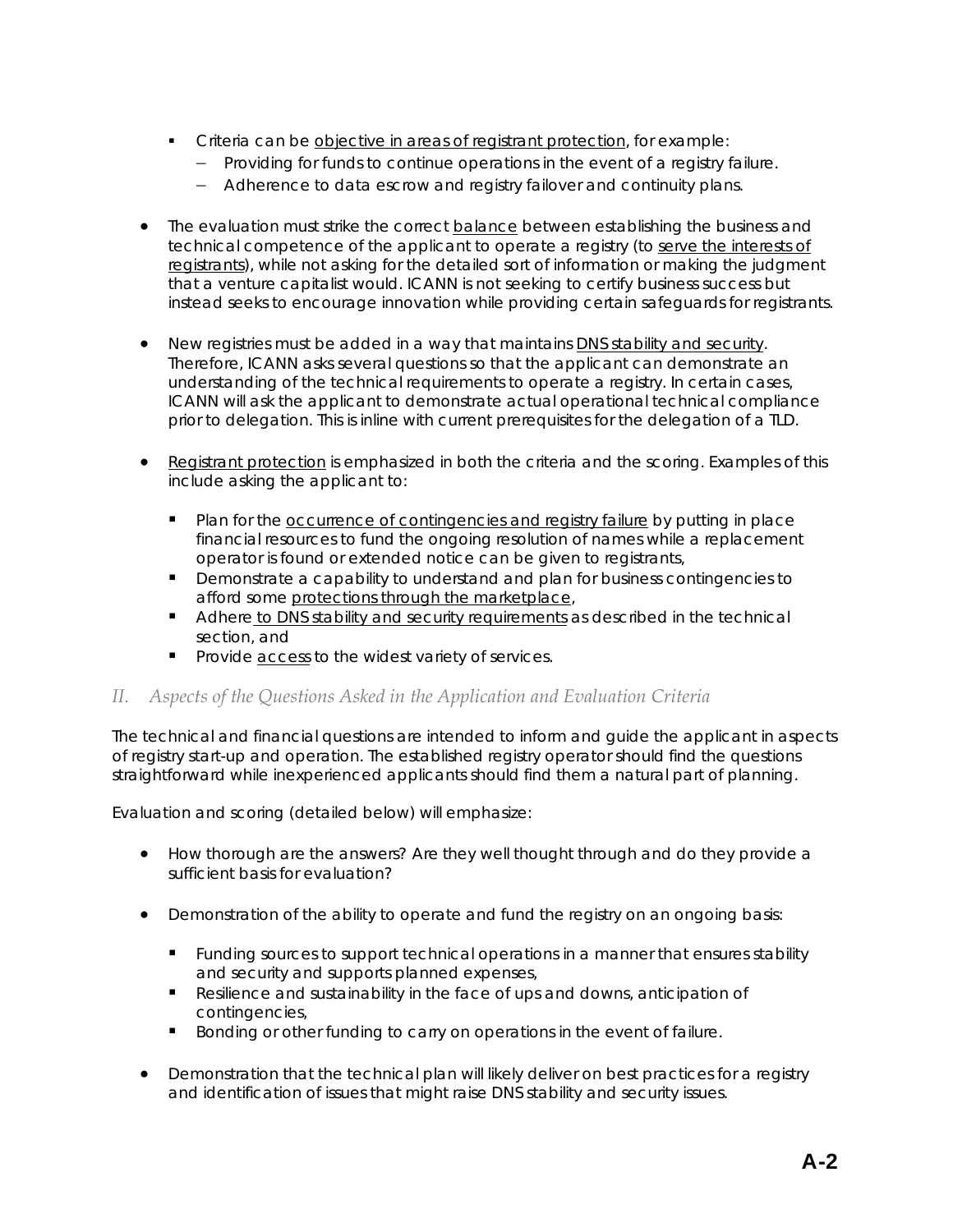- Ensures plan integration, consistency and compatibility (responses to questions are not evaluated individually but in comparison to others):
	- **Funding adequately covers technical requirements,**
	- **Funding covers costs,**
	- **Risks are identified and addressed, in comparison to other aspects of the plan.**

# *III. Scoring*

# Evaluation

- The questions, criteria, scoring and evaluation methodology are to be conducted in accordance with the principles described earlier in the paper. With that in mind, globally diverse evaluation panelists will staff evaluation panels. The diversity of evaluators and access to experts in all regions of the world will ensure application evaluations take into account cultural, technical and business norms in the regions from which applications originate.
- Evaluation teams will consist of two independent panels. One will evaluate the applications against the financial criteria. The other will evaluate the applications against the technical & operational criteria. Given the requirement that technical and financial planning be well integrated, it is likely that one organization will coordinate the information transfer between panels. Other relevant experts (e.g., technical, audit, legal, insurance, finance) in pertinent regions will provide advice as required.
- Precautions will be taken to ensure that no member of the Evaluation Teams will have any interest or association that may be viewed as a real or potential conflict of interest with an applicant or application. All members must adhere to the Code of Conduct and Conflict of Interest guidelines that are found in Module 2.
- Communications between the evaluation teams and the applicants will be through an online interface. During the evaluation, evaluators may pose a set of clarifying questions to an applicant, to which the applicant may respond through the interface.
- Confidentiality: ICANN will post applications after the close of the application period. The applications consist of the answers to the questions below. The answers to all questions will be published except for the Demonstration of Financial Capability questions (Questions 45 - 50) and the Registry Transition question (40). The answers to these questions will be kept confidential.

# Scoring

- Responses will be evaluated against each criterion. A score will be assigned according to the scoring schedule linked to each question or set of questions. In nearly all cases, 2 points are awarded for a response that exceeds requirements, 1 point is awarded for a response that meets requirements and 0 points are awarded for a response that fails to meet requirements. In several questions, 1 point is the maximum score that may be awarded. Each question must receive at least a score of "1," making each a "pass/fail" question.
- In the Continuity question in the financial section(see Question #50), up to 3 points are awarded if an applicant provides, at the application stage, a financial instrument that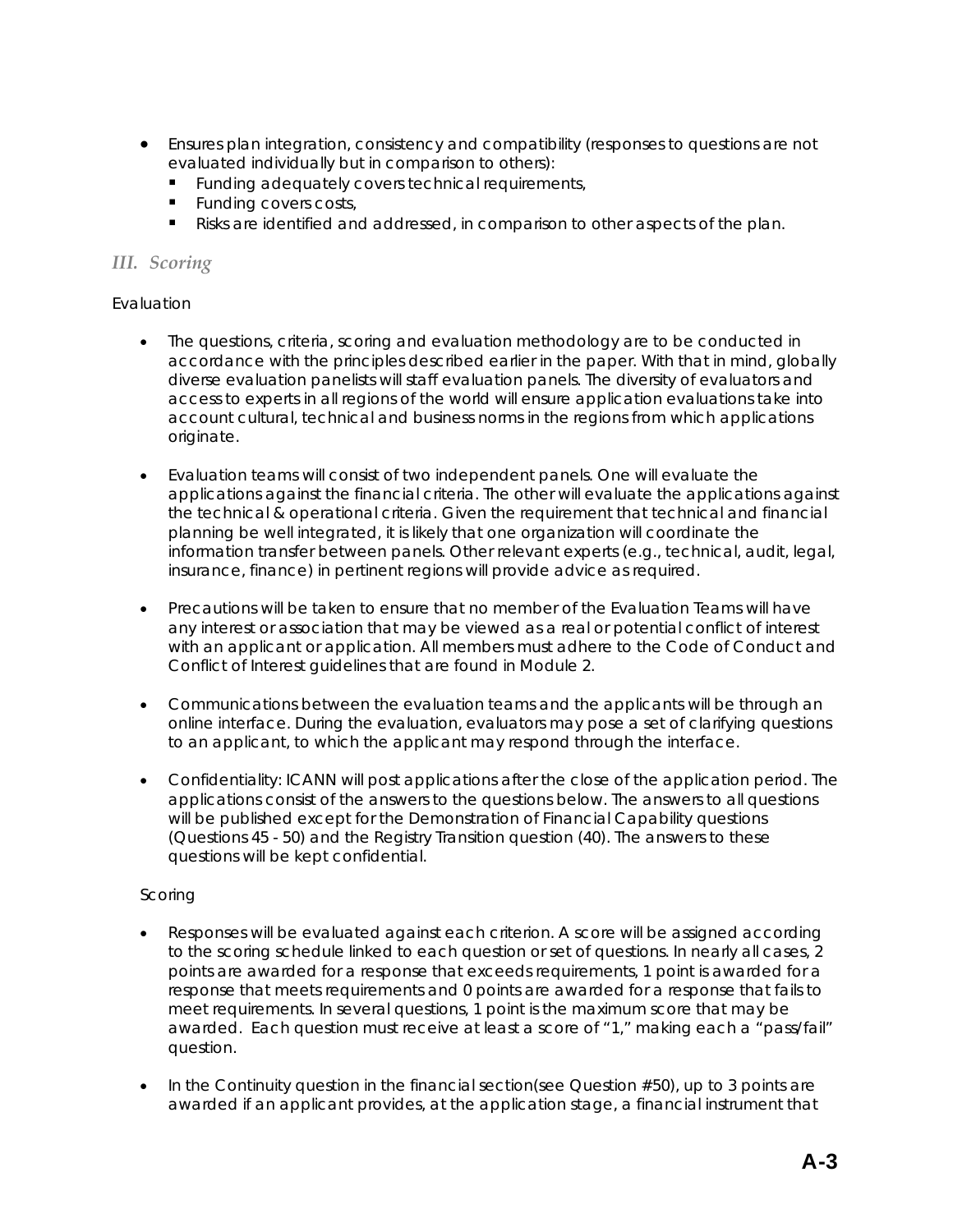will guarantee ongoing registry operations in the event of a business failure. This extra point can serve to guarantee passing the financial criteria for applicants who score the minimum passing score for each of the individual criteria. The purpose of this weighting is to reward applicants who make early arrangements for the protection of registrants and to accept relatively riskier business plans where registrants are protected.

- There are 21 Technical & Operational questions. Each question has a criterion and scoring associated with it. The scoring for each is 0, 1, or 2 points as described above. One of the questions (IDN implementations) is optional. Other than the optional questions, all Technical & Operational criteria must be scored a 1 or more or the application will fail the evaluation.
- The total technical score must be equal to or greater than 22 for the application to pass. That means the applicant can pass by:
	- **Receiving a 1 on all questions, including the optional question, and a 2 on at least** one mandatory question; or
	- Receiving a 1 on all questions, excluding the optional question and a 2 on at least two mandatory questions.

This scoring methodology requires a minimum passing score for each question and a slightly higher average score than the per question minimum to pass.

- There are six Financial questions and six sets of criteria that are scored by rating the answers to one or more of the questions. For example, the question concerning registry operation costs requires consistency between the technical plans (described in the answers to the Technical & Operational questions) and the costs (described in the answers to the costs question).
- The scoring for each of the Financial criteria is 0, 1 or 2 points as described above with the exception of the Continuity question, for which up to 3 points are possible. All questions must receive at least a 1 or the application will fail the evaluation.
- The total financial score on the six criteria must be 8 or greater for the application to pass. That means the applicant can pass by:
	- Scoring a 3 on the continuity criteria, or
	- Scoring a 2 on any two financial criteria.
- Applications that do not pass can enter into an extended evaluation process as described in the Applicant Guidebook. The scoring is the same.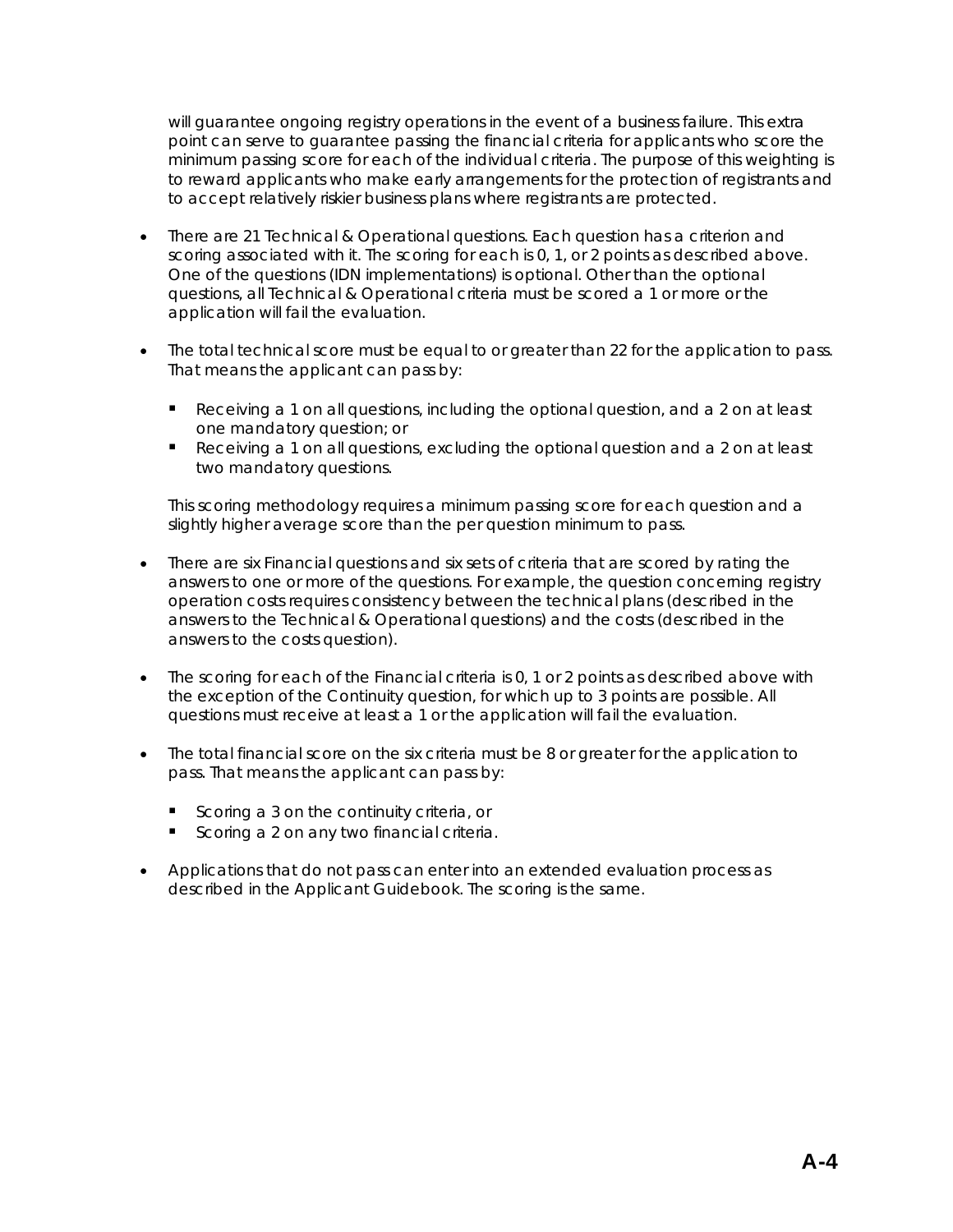|                                                    | <b>Question</b>                                                                                                                                                                                                                                                                                                                                                                                                                                                                                                                                                                                                                                                                                                                                                                                                                                                                                                                                                                                     | <b>Notes</b>                                                                                                                                                                                                                                                                                                                                    | <b>Scoring</b><br>Range | Criteria | <b>Scoring</b> |
|----------------------------------------------------|-----------------------------------------------------------------------------------------------------------------------------------------------------------------------------------------------------------------------------------------------------------------------------------------------------------------------------------------------------------------------------------------------------------------------------------------------------------------------------------------------------------------------------------------------------------------------------------------------------------------------------------------------------------------------------------------------------------------------------------------------------------------------------------------------------------------------------------------------------------------------------------------------------------------------------------------------------------------------------------------------------|-------------------------------------------------------------------------------------------------------------------------------------------------------------------------------------------------------------------------------------------------------------------------------------------------------------------------------------------------|-------------------------|----------|----------------|
| <b>Applicant Information</b>                       | Full legal name of the Applicant (the established entity that would enter into a registry<br>agreement with ICANN)                                                                                                                                                                                                                                                                                                                                                                                                                                                                                                                                                                                                                                                                                                                                                                                                                                                                                  | Responses to Questions 1 - 12 are required for a complete application. Responses are not scored.                                                                                                                                                                                                                                                |                         |          |                |
|                                                    | Address of the principal place of business of the Applicant. This address will be used for<br>contractual purposes. No Post Office boxes are allowed.                                                                                                                                                                                                                                                                                                                                                                                                                                                                                                                                                                                                                                                                                                                                                                                                                                               |                                                                                                                                                                                                                                                                                                                                                 |                         |          |                |
|                                                    | Phone number for the Applicant's principal place of business.                                                                                                                                                                                                                                                                                                                                                                                                                                                                                                                                                                                                                                                                                                                                                                                                                                                                                                                                       |                                                                                                                                                                                                                                                                                                                                                 |                         |          |                |
|                                                    | Fax number for the Applicant's principal place of business.                                                                                                                                                                                                                                                                                                                                                                                                                                                                                                                                                                                                                                                                                                                                                                                                                                                                                                                                         |                                                                                                                                                                                                                                                                                                                                                 |                         |          |                |
|                                                    | Email address for the Applicant's principal place of business.                                                                                                                                                                                                                                                                                                                                                                                                                                                                                                                                                                                                                                                                                                                                                                                                                                                                                                                                      |                                                                                                                                                                                                                                                                                                                                                 |                         |          |                |
| <b>Primary Contact for</b><br>this Application     | Name                                                                                                                                                                                                                                                                                                                                                                                                                                                                                                                                                                                                                                                                                                                                                                                                                                                                                                                                                                                                | The primary contact will receive all communications regarding the application. Either the primary or the<br>secondary contact may respond. In the event of a conflict, the communication received from the primary<br>contact will be taken as authoritative.                                                                                   |                         |          |                |
|                                                    | Title                                                                                                                                                                                                                                                                                                                                                                                                                                                                                                                                                                                                                                                                                                                                                                                                                                                                                                                                                                                               |                                                                                                                                                                                                                                                                                                                                                 |                         |          |                |
|                                                    | <b>Address</b>                                                                                                                                                                                                                                                                                                                                                                                                                                                                                                                                                                                                                                                                                                                                                                                                                                                                                                                                                                                      |                                                                                                                                                                                                                                                                                                                                                 |                         |          |                |
|                                                    | Phone number                                                                                                                                                                                                                                                                                                                                                                                                                                                                                                                                                                                                                                                                                                                                                                                                                                                                                                                                                                                        |                                                                                                                                                                                                                                                                                                                                                 |                         |          |                |
|                                                    | Fax number                                                                                                                                                                                                                                                                                                                                                                                                                                                                                                                                                                                                                                                                                                                                                                                                                                                                                                                                                                                          |                                                                                                                                                                                                                                                                                                                                                 |                         |          |                |
|                                                    | Email address                                                                                                                                                                                                                                                                                                                                                                                                                                                                                                                                                                                                                                                                                                                                                                                                                                                                                                                                                                                       |                                                                                                                                                                                                                                                                                                                                                 |                         |          |                |
| <b>Secondary Contact for 7</b><br>this Application | Name                                                                                                                                                                                                                                                                                                                                                                                                                                                                                                                                                                                                                                                                                                                                                                                                                                                                                                                                                                                                | The secondary contact will be copied on all communications regarding the application. Either the primary<br>or the secondary contact may respond.                                                                                                                                                                                               |                         |          |                |
|                                                    | Title                                                                                                                                                                                                                                                                                                                                                                                                                                                                                                                                                                                                                                                                                                                                                                                                                                                                                                                                                                                               |                                                                                                                                                                                                                                                                                                                                                 |                         |          |                |
|                                                    | <b>Address</b>                                                                                                                                                                                                                                                                                                                                                                                                                                                                                                                                                                                                                                                                                                                                                                                                                                                                                                                                                                                      |                                                                                                                                                                                                                                                                                                                                                 |                         |          |                |
|                                                    | Phone number                                                                                                                                                                                                                                                                                                                                                                                                                                                                                                                                                                                                                                                                                                                                                                                                                                                                                                                                                                                        |                                                                                                                                                                                                                                                                                                                                                 |                         |          |                |
|                                                    | ax number                                                                                                                                                                                                                                                                                                                                                                                                                                                                                                                                                                                                                                                                                                                                                                                                                                                                                                                                                                                           |                                                                                                                                                                                                                                                                                                                                                 |                         |          |                |
|                                                    | Email address                                                                                                                                                                                                                                                                                                                                                                                                                                                                                                                                                                                                                                                                                                                                                                                                                                                                                                                                                                                       |                                                                                                                                                                                                                                                                                                                                                 |                         |          |                |
| <b>Proof of Legal</b><br><b>Establishment</b>      | (a) Legal form of the Applicant. (e.g., limited liability partnership, corporation, non-profit<br>institution)                                                                                                                                                                                                                                                                                                                                                                                                                                                                                                                                                                                                                                                                                                                                                                                                                                                                                      |                                                                                                                                                                                                                                                                                                                                                 |                         |          |                |
|                                                    | (b) State the specific national or other jurisdictional law that defines the type of entity<br>identified in 8(a). Identify any relevant section references and provide a URL to the<br>document if available online.                                                                                                                                                                                                                                                                                                                                                                                                                                                                                                                                                                                                                                                                                                                                                                               |                                                                                                                                                                                                                                                                                                                                                 |                         |          |                |
|                                                    | (c) Attach evidence of the applicant's establishment as the type of entity identified in<br>Question 8(a) above, in accordance with the applicable laws identified in Question 8(b).                                                                                                                                                                                                                                                                                                                                                                                                                                                                                                                                                                                                                                                                                                                                                                                                                | Applications without valid proof of legal establishment will not be evaluated further.                                                                                                                                                                                                                                                          |                         |          |                |
| <b>Proof of Good</b><br><b>Standing</b>            | (a) Identify the specific organizational or business purpose(s) of the entity specified in<br>Question 8.                                                                                                                                                                                                                                                                                                                                                                                                                                                                                                                                                                                                                                                                                                                                                                                                                                                                                           |                                                                                                                                                                                                                                                                                                                                                 |                         |          |                |
|                                                    | (b) If the applicant operates in a regulated industry where a specific document or license<br>is required to engage in the purpose specified in 9(a) under the laws identified in the<br>applicant's response to question 8(b) (e.g., banking, insurance), the applicant must<br>attach a copy of its current, unrevoked permission or certificate to engage in the activity<br>or operate as the type of business entity identified above.<br>If the applicant's business purpose does not require such permission or certification, the<br>applicant must attach a certificate from the incorporating body or alternative organization<br>authorized by the incorporating body verifying the continued validity of the applicant<br>(e.g., certificate of good standing or affidavit from a notary public). The applicant must<br>clearly explain the chain of authority from the law identified in its response to question<br>8(b) to the alternative organization providing the documentation. | It may be possible to satisfy this requirement with the document submitted for proof of legal establishment,<br>i.e., the same document may provide both proof of establishment and good standing. In this case,<br>applicant must note so in its response.<br>Applications without valid proof of good standing will not be evaluated further. |                         |          |                |
|                                                    | 10 Business ID, Tax ID, VAT registration number, or equivalent of the Applicant.                                                                                                                                                                                                                                                                                                                                                                                                                                                                                                                                                                                                                                                                                                                                                                                                                                                                                                                    |                                                                                                                                                                                                                                                                                                                                                 |                         |          |                |
| <b>Applicant Background 11</b>                     | (a) Enter the full name, contact information, and position of all directors.                                                                                                                                                                                                                                                                                                                                                                                                                                                                                                                                                                                                                                                                                                                                                                                                                                                                                                                        | Background checks may be conducted on individuals named in the applicant's response to question 11.                                                                                                                                                                                                                                             |                         |          |                |
|                                                    |                                                                                                                                                                                                                                                                                                                                                                                                                                                                                                                                                                                                                                                                                                                                                                                                                                                                                                                                                                                                     | Any material misstatement or misrepresentation (or omission of material information) may cause the<br>application to be rejected.                                                                                                                                                                                                               |                         |          |                |
|                                                    | (b) Enter the full name, contact information, and position of all officers and partners.                                                                                                                                                                                                                                                                                                                                                                                                                                                                                                                                                                                                                                                                                                                                                                                                                                                                                                            |                                                                                                                                                                                                                                                                                                                                                 |                         |          |                |
|                                                    | (c) Enter the full name, contact information and position of all shareholders holding at<br>east 15% of shares.                                                                                                                                                                                                                                                                                                                                                                                                                                                                                                                                                                                                                                                                                                                                                                                                                                                                                     |                                                                                                                                                                                                                                                                                                                                                 |                         |          |                |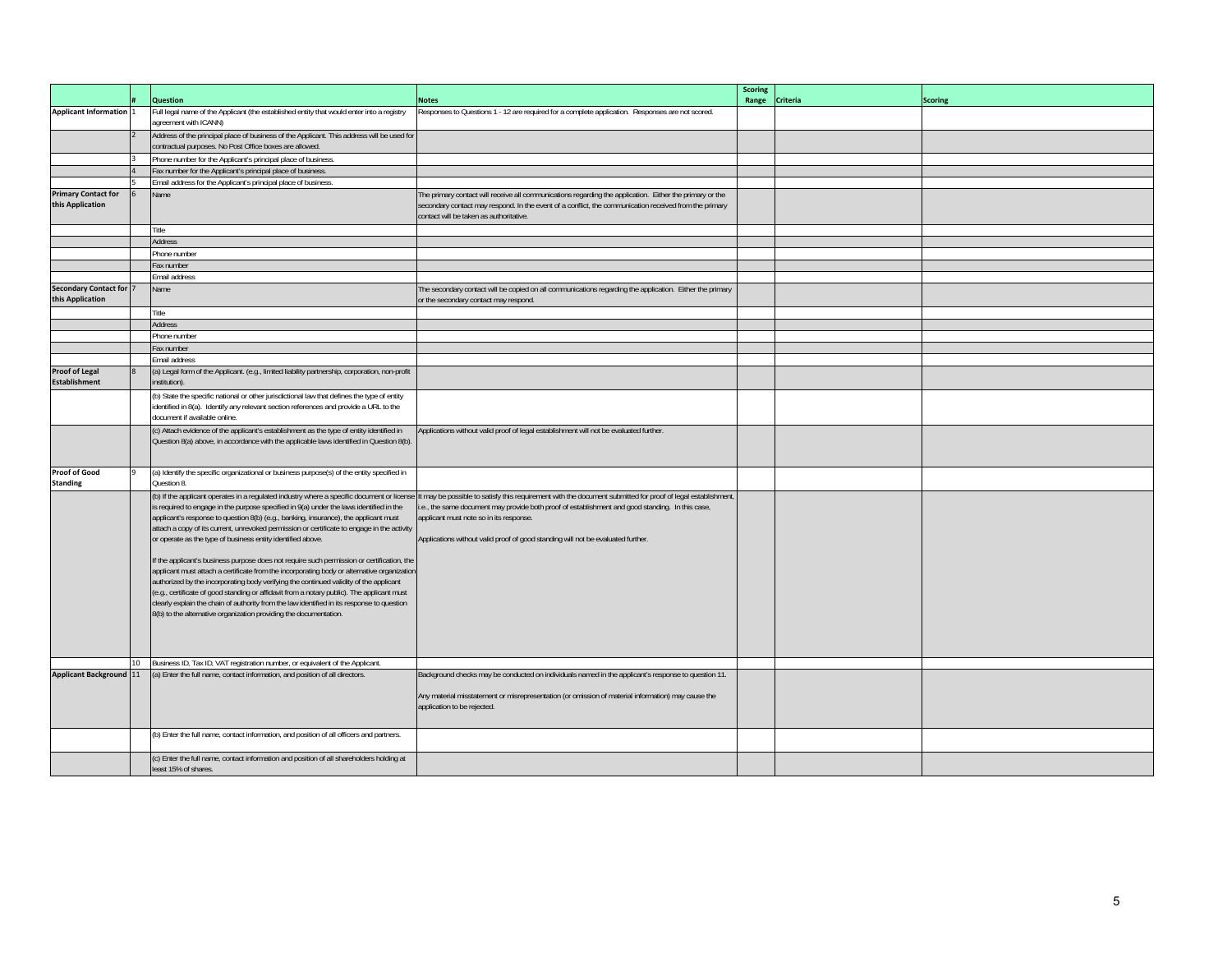|                       |    | <b>Question</b>                                                                                                                                                                  | <b>Notes</b>                                                                                                                                                                                    | <b>Scoring</b><br>Range Criteria | <b>Scoring</b> |
|-----------------------|----|----------------------------------------------------------------------------------------------------------------------------------------------------------------------------------|-------------------------------------------------------------------------------------------------------------------------------------------------------------------------------------------------|----------------------------------|----------------|
|                       |    | (d) Indicate whether the applicant or any of its directors, officers, partners, or                                                                                               | CANN may deny an otherwise qualified application for any of the following reasons:                                                                                                              |                                  |                |
|                       |    | shareholders named above:                                                                                                                                                        |                                                                                                                                                                                                 |                                  |                |
|                       |    |                                                                                                                                                                                  | Applicant, or any partner, officer, director, or manager, or any person or entity owning (or beneficially                                                                                       |                                  |                |
|                       |    | within the past ten years, has been convicted of a felony, or of a misdemeanor related<br>to financial or corporate governance activities, or has been judged by a court to have | owning) fifteen percent or more of applicant:                                                                                                                                                   |                                  |                |
|                       |    | committed fraud or breach of fiduciary duty, or has been the subject of a judicial                                                                                               | a. within the past ten years, has been convicted of a felony, or of a misdemeanor related to financial or                                                                                       |                                  |                |
|                       |    | determination that is similar or related to any of these;                                                                                                                        | corporate governance activities, or has been judged by a court to have committed fraud or breach of                                                                                             |                                  |                |
|                       |    |                                                                                                                                                                                  | fiduciary duty, or has been the subject of a judicial determination that ICANN deemed as the substantive                                                                                        |                                  |                |
|                       |    | i. within the past ten years, has been disciplined by a government for conduct involving<br>dishonesty or misuse of funds of others;                                             | equivalent of any of these;                                                                                                                                                                     |                                  |                |
|                       |    |                                                                                                                                                                                  | b. within the past ten years, has been disciplined by any government or industry regulatory body for                                                                                            |                                  |                |
|                       |    | iii. is currently involved in any judicial or regulatory proceeding that could result in a                                                                                       | conduct involving dishonesty or misuse of the funds of others;                                                                                                                                  |                                  |                |
|                       |    | conviction, judgment, determination, or discipline of the type specified in (i) or (ii); or                                                                                      |                                                                                                                                                                                                 |                                  |                |
|                       |    | . is the subject of a disqualification imposed by ICANN and in effect at the time of this                                                                                        | is currently involved in any judicial or regulatory proceeding that could result in a conviction, judgment,<br>determination, or discipline of the type specified in (a) or (b);                |                                  |                |
|                       |    | application.                                                                                                                                                                     |                                                                                                                                                                                                 |                                  |                |
|                       |    |                                                                                                                                                                                  | d. is the subject of a disqualification imposed by ICANN and in effect at the time the application is                                                                                           |                                  |                |
|                       |    | If any of the above events have occurred, please provide details.                                                                                                                | considered; or                                                                                                                                                                                  |                                  |                |
|                       |    |                                                                                                                                                                                  | e. fails to provide ICANN with the identifying information necessary to confirm identity at the time of                                                                                         |                                  |                |
|                       |    |                                                                                                                                                                                  | application.                                                                                                                                                                                    |                                  |                |
|                       |    |                                                                                                                                                                                  |                                                                                                                                                                                                 |                                  |                |
|                       |    |                                                                                                                                                                                  |                                                                                                                                                                                                 |                                  |                |
|                       |    | e) Indicate whether the applicant or any of its directors, officers, partners, or                                                                                                | CANN may deny an otherwise qualified application for any of the following reasons:                                                                                                              |                                  |                |
|                       |    | shareholders named above have demonstrated a pattern or practice of, or been found                                                                                               | Applicant, or any partner, officer, director, manager, or any person or entity owning (or beneficially owning)                                                                                  |                                  |                |
|                       |    | liable for, cybersquatting or domain name-related abuses.                                                                                                                        | fifteen percent or more of applicant is the subject of a pattern of decisions indicating liability for, or<br>repeated practice of bad faith in regard to domain name registrations, including: |                                  |                |
|                       |    |                                                                                                                                                                                  | (i) acquiring domain names primarily for the purpose of selling, renting, or otherwise transferring the                                                                                         |                                  |                |
|                       |    |                                                                                                                                                                                  | domain name registrations to the owner of a trademark or service mark or to a competitor, for valuable                                                                                          |                                  |                |
|                       |    |                                                                                                                                                                                  | consideration in excess of documented out-of-pocket costs directly related to the domain name; or                                                                                               |                                  |                |
|                       |    |                                                                                                                                                                                  | (ii) registering domain names in order to prevent the owner of the trademark or service mark from reflecting<br>the mark in a corresponding domain name; or                                     |                                  |                |
|                       |    |                                                                                                                                                                                  | (iii) registering domain names primarily for the purpose of disrupting the business of a competitor; or                                                                                         |                                  |                |
|                       |    |                                                                                                                                                                                  | (iv) using domain names with intent to attract, for commercial gain, Internet users to a web site or other on-                                                                                  |                                  |                |
|                       |    |                                                                                                                                                                                  | line location, by creating a likelihood of confusion with a trademark or service mark as to the source,                                                                                         |                                  |                |
|                       |    |                                                                                                                                                                                  | sponsorship, affiliation, or endorsement of the web site or location or of a product or service on the web                                                                                      |                                  |                |
|                       |    |                                                                                                                                                                                  | site or location.                                                                                                                                                                               |                                  |                |
|                       |    |                                                                                                                                                                                  |                                                                                                                                                                                                 |                                  |                |
|                       |    |                                                                                                                                                                                  |                                                                                                                                                                                                 |                                  |                |
|                       |    |                                                                                                                                                                                  |                                                                                                                                                                                                 |                                  |                |
|                       |    | f) Disclose whether the applicant has been involved in any administrative or other legal                                                                                         |                                                                                                                                                                                                 |                                  |                |
|                       |    | proceeding in which allegations of intellectual property infringement of a domain name                                                                                           |                                                                                                                                                                                                 |                                  |                |
|                       |    | have been made. Provide an explanation related to each such instance.                                                                                                            |                                                                                                                                                                                                 |                                  |                |
| <b>Evaluation Fee</b> |    |                                                                                                                                                                                  |                                                                                                                                                                                                 |                                  |                |
|                       | 12 | Enter the confirmation information for your payment of the evaluation fee (e.g., wire<br>transfer confirmation number).                                                          |                                                                                                                                                                                                 |                                  |                |
| Applied-for gTLD      |    | Provide the applied-for gTLD string. If applying for an IDN, provide the A-label                                                                                                 |                                                                                                                                                                                                 |                                  |                |
| string                | 13 | (beginning with "xn--").                                                                                                                                                         | Responses to Questions 13-17 are not scored, but are used for database and validation purposes.                                                                                                 |                                  |                |
|                       |    |                                                                                                                                                                                  |                                                                                                                                                                                                 |                                  |                |
|                       | 14 | (a) If applying for an IDN, provide the U-label.<br>(b) If an IDN, provide the translation or transliteration of the string in English, that is, the                             | The U-label is an IDNA-valid string of Unicode characters, including at least one non-ASCII character.                                                                                          |                                  |                |
|                       |    | literal meaning of the string in the opinion of the applicant                                                                                                                    |                                                                                                                                                                                                 |                                  |                |
|                       |    | (c) If an IDN, provide the language of the label (both in English and as referenced by                                                                                           |                                                                                                                                                                                                 |                                  |                |
|                       |    | ISO-639-1).                                                                                                                                                                      |                                                                                                                                                                                                 |                                  |                |
|                       |    | (d) If an IDN, provide the script of the label (both in English and as referenced by ISO                                                                                         |                                                                                                                                                                                                 |                                  |                |
|                       |    | 5924).                                                                                                                                                                           |                                                                                                                                                                                                 |                                  |                |
|                       |    | (e) If an IDN, list all the code points contained in the U-label according to Unicode form.                                                                                      |                                                                                                                                                                                                 |                                  |                |
|                       |    |                                                                                                                                                                                  |                                                                                                                                                                                                 |                                  |                |
|                       | 15 | If an IDN, upload IDN tables for the proposed registry. An IDN table must include: 1)                                                                                            |                                                                                                                                                                                                 |                                  |                |
|                       |    | the applied-for gTLD string relevant to the tables, 2) the script or language designator                                                                                         |                                                                                                                                                                                                 |                                  |                |
|                       |    | (as defined in BCP 47), 3) table version number, 4) effective date (DD Month YYYY),                                                                                              |                                                                                                                                                                                                 |                                  |                |
|                       |    | and 5) contact name, email address, and phone number. Submission of IDN tables in a                                                                                              |                                                                                                                                                                                                 |                                  |                |
|                       |    | standards-based format is encouraged.                                                                                                                                            |                                                                                                                                                                                                 |                                  |                |
|                       |    |                                                                                                                                                                                  |                                                                                                                                                                                                 |                                  |                |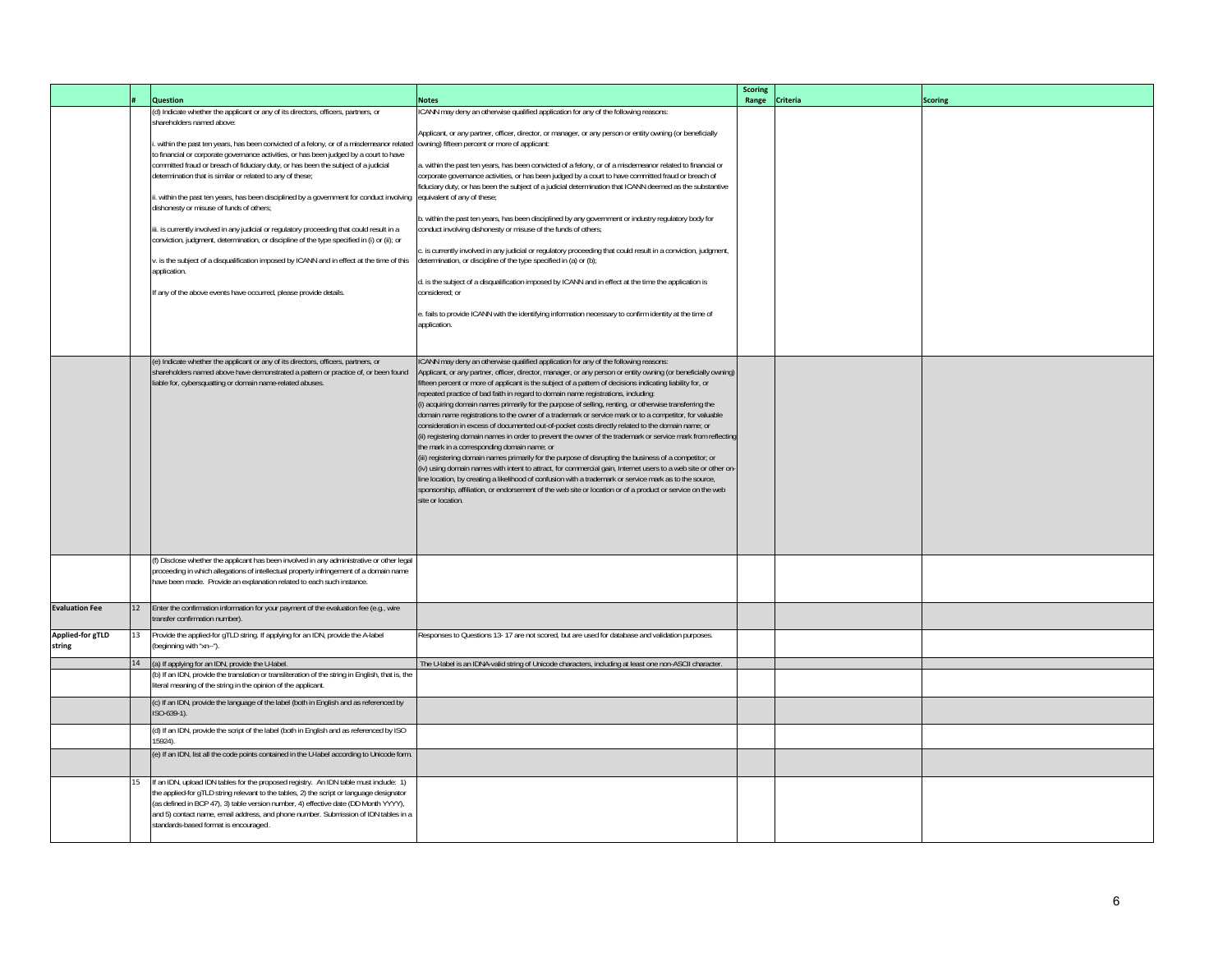|                                       |    | <b>Question</b>                                                                                                                                                                                                                                                                          | <b>Notes</b>                                                                                                                                                                                                                                                                                                                                                                                                                                                                                                                                                                                                                                                                                                                                                                                          | <b>Scoring</b><br>Range | Criteria                                                                                                                                                                                                                                                                                                                                                                                                                                                                                  | <b>Scoring</b> |
|---------------------------------------|----|------------------------------------------------------------------------------------------------------------------------------------------------------------------------------------------------------------------------------------------------------------------------------------------|-------------------------------------------------------------------------------------------------------------------------------------------------------------------------------------------------------------------------------------------------------------------------------------------------------------------------------------------------------------------------------------------------------------------------------------------------------------------------------------------------------------------------------------------------------------------------------------------------------------------------------------------------------------------------------------------------------------------------------------------------------------------------------------------------------|-------------------------|-------------------------------------------------------------------------------------------------------------------------------------------------------------------------------------------------------------------------------------------------------------------------------------------------------------------------------------------------------------------------------------------------------------------------------------------------------------------------------------------|----------------|
|                                       | 16 | If an IDN, describe the applicant's efforts to ensure that there are no known operational<br>or rendering problems concerning the applied-for gTLD string. If such issues are known<br>describe steps that will be taken to mitigate these issues in software and other<br>applications. |                                                                                                                                                                                                                                                                                                                                                                                                                                                                                                                                                                                                                                                                                                                                                                                                       |                         |                                                                                                                                                                                                                                                                                                                                                                                                                                                                                           |                |
|                                       | 17 | <b>OPTIONAL</b><br>Provide a representation of the label according to the International Phonetic Alphabet<br>(http://www.langsci.ucl.ac.uk/ipa/).                                                                                                                                        | f provided, this information will be used as a guide to ICANN in communications regarding the application.                                                                                                                                                                                                                                                                                                                                                                                                                                                                                                                                                                                                                                                                                            |                         |                                                                                                                                                                                                                                                                                                                                                                                                                                                                                           |                |
| Community-based<br><b>Designation</b> | 18 | Is the application for a community-based TLD?                                                                                                                                                                                                                                            | There is a presumption that the application is a standard application (as defined in the Applicant<br>Guidebook) if this question is left unanswered. The applicant's designation as standard or community-<br>based cannot be changed once the application is submitted.                                                                                                                                                                                                                                                                                                                                                                                                                                                                                                                             |                         |                                                                                                                                                                                                                                                                                                                                                                                                                                                                                           |                |
|                                       | 19 | (a) Provide the name and full description of the community that the applicant is<br>comparative) evaluation will be scored in that event based on the community identified<br>n response to this question.                                                                               | Descriptions should include<br>committing to serve. Community-based applications participating in a community priority • How the community is delineated from Internet users generally. Such descriptions may include, but are<br>not limited to, the following: membership, registration, or licensing processes, operation in a particular<br>industry, use of a language.<br>. How the community is structured and organized. For a community consisting of an alliance of groups,<br>details about the constituent parts are required.<br>. When the community was established, including the date(s) of formal organization, if any, as well as a<br>description of community activities to date.<br>. The current estimated size of the community, both as to membership and geographic extent. |                         | Responses to Question 19 will be regarded as<br>firm commitments to the specified community<br>and reflected in the registry agreement, provide<br>he application is successful. Responses are no<br>scored in the Initial Evaluation. Responses may<br>be scored in a community priority (comparative)<br>evaluation, if applicable. Criteria and scoring<br>methodology for the community priority<br>(comparative) evaluation are described in<br>Module 4 of the Applicant Guidebook. |                |
|                                       |    | (b) Explain the applicant's relationship to the community identified in 19(a).                                                                                                                                                                                                           | Explanations should clearly state:<br>relations to any community organizations<br>relations to the community and its constituent parts/groups                                                                                                                                                                                                                                                                                                                                                                                                                                                                                                                                                                                                                                                         |                         |                                                                                                                                                                                                                                                                                                                                                                                                                                                                                           |                |
|                                       |    | (c) Provide a description of the community-based purpose of the applied-for gTLD.                                                                                                                                                                                                        | Descriptions should include:<br>Intended registrants in the TLD.<br>Intended end-users of the TLD.<br>Related activities the applicant has carried out or intends to carry out in service of this purpose.<br>· Explanation of how the purpose is of a lasting nature.<br>If filled out, this will automatically populate Question 20, on mission/purpose.                                                                                                                                                                                                                                                                                                                                                                                                                                            |                         |                                                                                                                                                                                                                                                                                                                                                                                                                                                                                           |                |
|                                       |    | (d) Explain the relationship between the applied-for gTLD string and the community<br>identified in 19(a)                                                                                                                                                                                | Explanations should clearly state:<br>relationship to the established name, if any, of the community.<br>relationship to the identification of community members.<br>any connotations the string may have beyond the community.                                                                                                                                                                                                                                                                                                                                                                                                                                                                                                                                                                       |                         |                                                                                                                                                                                                                                                                                                                                                                                                                                                                                           |                |
|                                       |    | e) Provide a complete description of the applicant's intended registration policies in<br>support of the community-based purpose of the applied-for gTLD. Policies and<br>enforcement mechanisms are expected to constitute a coherent set.                                              | Descriptions should include proposed policies, if any, on the following:<br>Eligibility: who is eligible to register a second-level name in the gTLD, and how will eligibility be<br>determined.<br>Name selection: what types of second-level names may be registered in the gTLD.<br>Content/Use: what restrictions, if any, the registry operator will impose on how a registrant may use its<br>registered name.<br>Enforcement: what investigation practices and mechanisms exist to enforce the policies above, what<br>resources are allocated for enforcement, and what appeal mechanisms are available to registrants.                                                                                                                                                                       |                         |                                                                                                                                                                                                                                                                                                                                                                                                                                                                                           |                |
|                                       |    | (f) Attach any written endorsements for the application from institutions/groups<br>representative of the community identified in 19(a). An applicant may submit<br>endorsements by multiple institutions/groups, if relevant to the community.                                          | Endorsements from institutions/groups not mentioned in the response to 19(b) should be accompanied by<br>a clear description of each such institution's/group's relationship to the community.                                                                                                                                                                                                                                                                                                                                                                                                                                                                                                                                                                                                        |                         |                                                                                                                                                                                                                                                                                                                                                                                                                                                                                           |                |
| <b>Mission/Purpose</b>                | 20 | Describe the mission/purpose of your proposed gTLD.                                                                                                                                                                                                                                      | Applicants are encouraged to provide a thorough and detailed description to enable informed consultation<br>and comment. Responses to this question are not scored.                                                                                                                                                                                                                                                                                                                                                                                                                                                                                                                                                                                                                                   |                         |                                                                                                                                                                                                                                                                                                                                                                                                                                                                                           |                |
| <b>Geographical Names</b>             | 21 | (a) Is the application for a geographical name?                                                                                                                                                                                                                                          | An applied-for gTLD string is considered a geographical name if it is: (a) a country or territory name as<br>defined in the Applicant Guidebook; (b) a sub-national place name listed in the ISO 3166-2 standard; (c)<br>the capital city name of a country or territory listed in the ISO 3166-1 standard; (d) a city name, where the<br>applicant declares in its response to question 20 that it intends to use the gTLD for purposes associated<br>with the city name; or (e) a continent or UN region.                                                                                                                                                                                                                                                                                           |                         |                                                                                                                                                                                                                                                                                                                                                                                                                                                                                           |                |
|                                       |    | (b) If a geographical name, attach documentation of support or non-objection from all<br>relevant governments or public authorities.                                                                                                                                                     | See the documentation requirements in Module 2 of the Applicant Guidebook                                                                                                                                                                                                                                                                                                                                                                                                                                                                                                                                                                                                                                                                                                                             |                         |                                                                                                                                                                                                                                                                                                                                                                                                                                                                                           |                |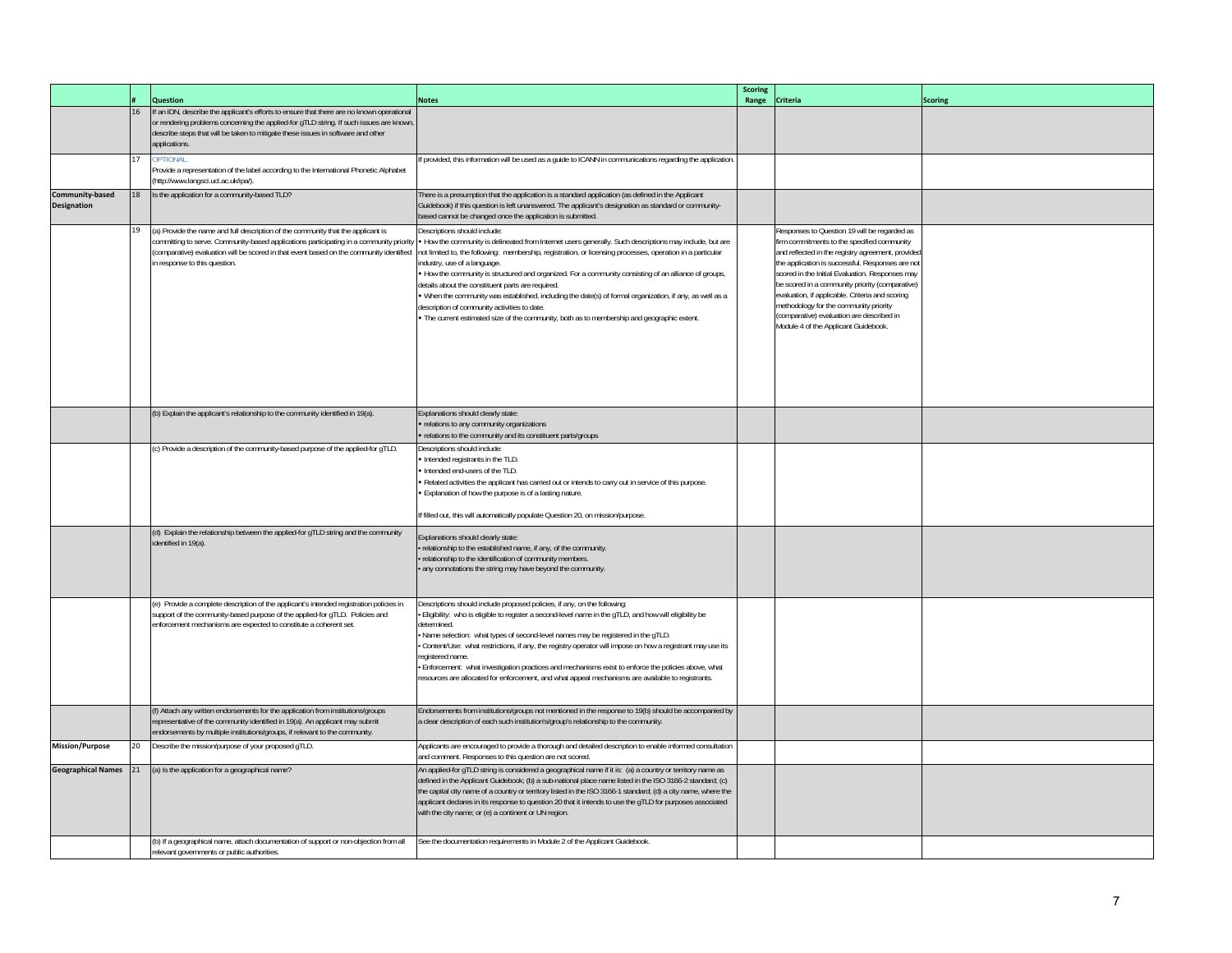|                                                                                              |    |                                                                                                                                                                                                                                                                                                                                                                                                                                                                                                                                                                                                                                                                                                                                                                                                                                                                                                                                                                                                            |                                                                                                                                                                                                                                                                                                                                                                                                                                                                                                                                                                                                                                                                                                                                                                                                                                                                                                                                                                                                                                                                                                                                                                                                                                                                                                                                                                                                                                                                                                                                                                                                                                                                                                                                                                                                                                                                                                                                                                                                                                                                                                                                                                                                                                                       | <b>Scoring</b> |                                                                                                                                                                                                                                                                                                                                                                                                                                                                                                     |                                                                                                                                                                                                                                                                                                                                                                                                                                                                                                                                                                                                                                                                                                                                                                                                |
|----------------------------------------------------------------------------------------------|----|------------------------------------------------------------------------------------------------------------------------------------------------------------------------------------------------------------------------------------------------------------------------------------------------------------------------------------------------------------------------------------------------------------------------------------------------------------------------------------------------------------------------------------------------------------------------------------------------------------------------------------------------------------------------------------------------------------------------------------------------------------------------------------------------------------------------------------------------------------------------------------------------------------------------------------------------------------------------------------------------------------|-------------------------------------------------------------------------------------------------------------------------------------------------------------------------------------------------------------------------------------------------------------------------------------------------------------------------------------------------------------------------------------------------------------------------------------------------------------------------------------------------------------------------------------------------------------------------------------------------------------------------------------------------------------------------------------------------------------------------------------------------------------------------------------------------------------------------------------------------------------------------------------------------------------------------------------------------------------------------------------------------------------------------------------------------------------------------------------------------------------------------------------------------------------------------------------------------------------------------------------------------------------------------------------------------------------------------------------------------------------------------------------------------------------------------------------------------------------------------------------------------------------------------------------------------------------------------------------------------------------------------------------------------------------------------------------------------------------------------------------------------------------------------------------------------------------------------------------------------------------------------------------------------------------------------------------------------------------------------------------------------------------------------------------------------------------------------------------------------------------------------------------------------------------------------------------------------------------------------------------------------------|----------------|-----------------------------------------------------------------------------------------------------------------------------------------------------------------------------------------------------------------------------------------------------------------------------------------------------------------------------------------------------------------------------------------------------------------------------------------------------------------------------------------------------|------------------------------------------------------------------------------------------------------------------------------------------------------------------------------------------------------------------------------------------------------------------------------------------------------------------------------------------------------------------------------------------------------------------------------------------------------------------------------------------------------------------------------------------------------------------------------------------------------------------------------------------------------------------------------------------------------------------------------------------------------------------------------------------------|
|                                                                                              |    | <b>Question</b>                                                                                                                                                                                                                                                                                                                                                                                                                                                                                                                                                                                                                                                                                                                                                                                                                                                                                                                                                                                            | <b>Notes</b>                                                                                                                                                                                                                                                                                                                                                                                                                                                                                                                                                                                                                                                                                                                                                                                                                                                                                                                                                                                                                                                                                                                                                                                                                                                                                                                                                                                                                                                                                                                                                                                                                                                                                                                                                                                                                                                                                                                                                                                                                                                                                                                                                                                                                                          | Range          | Criteria                                                                                                                                                                                                                                                                                                                                                                                                                                                                                            | <b>Scoring</b>                                                                                                                                                                                                                                                                                                                                                                                                                                                                                                                                                                                                                                                                                                                                                                                 |
| <b>Protection of</b><br><b>Geographical Names</b>                                            | 22 | Describe proposed measures for protection of geographic names at the second and<br>other levels in the applied-for gTLD. This should include any applicable rules and<br>procedures for reservation and/or release of such names.                                                                                                                                                                                                                                                                                                                                                                                                                                                                                                                                                                                                                                                                                                                                                                          | Applicants should consider and describe how they will incorporate Governmental Advisory Committee<br>(GAC) advice in their management of second-level domain name registrations. See "Principles regarding<br>New gTLDs" at http://gac.icann.org/index.php?name=Imp_doc. For reference, applicants may draw on<br>existing methodology developed for the reservation and release of country names in the .INFO top-level<br>domain. See ".info Procedure" at http://gac.icann.org/index.php?name=Imp_doc. Proposed measures will<br>be posted for public comment as part of the application.                                                                                                                                                                                                                                                                                                                                                                                                                                                                                                                                                                                                                                                                                                                                                                                                                                                                                                                                                                                                                                                                                                                                                                                                                                                                                                                                                                                                                                                                                                                                                                                                                                                          |                |                                                                                                                                                                                                                                                                                                                                                                                                                                                                                                     |                                                                                                                                                                                                                                                                                                                                                                                                                                                                                                                                                                                                                                                                                                                                                                                                |
| <b>Registry Services</b>                                                                     | 23 | Provide name and full description of all the Registry Services to be provided.<br>Descriptions should include both technical and business components of each proposed<br>service, and address any potential security or stability concerns. The following registry<br>services are customary services offered by a registry operator:<br>A. Receipt of data from registrars concerning registration of domain names and name<br>servers.<br>B. Provision of status information relating to zone servers for the TLD.<br>. Dissemination of TLD zone files.<br>D. Dissemination of contact or other information concerning domain name registrations<br>(Whois service).<br>E. Internationalized Domain Names, where offered.<br>. DNS Security Extensions (DNSSEC).<br>The applicant must describe whether any of these registry services are intended to be<br>offered in a manner unique to the TLD.<br>Additional proposed registry services that are unique to the registry must also be<br>described. | Registry Services are defined as the following: (1) operations of the Registry critical to the following tasks:<br>(i) the receipt of data from registrars concerning registrations of domain names and name servers; (ii)<br>provision to registrars of status information relating to the zone servers for the TLD; (iii) dissemination of<br>TLD zone files; (iv) operation of the Registry zone servers; and (v) dissemination of contact and other<br>information concerning domain name server registrations in the TLD as required by the Registry<br>Agreement; and (2) other products or services that the Registry Operator is required to provide because of<br>the establishment of a Consensus Policy; (3) any other products or services that only a Registry Operator<br>is capable of providing, by reason of its designation as the Registry Operator. A full definition of Registry<br>Services can be found at http://www.icann.org/en/registries/rsep/rsep.html<br>Security: For purposes of this applicant guidebook, an effect on security by the proposed Registry Service<br>means (1) the unauthorized disclosure, alteration, insertion or destruction of Registry Data, or (2) the<br>unauthorized access to or disclosure of information or resources on the Internet by systems operating in<br>accordance with applicable standards.<br>Stability: For purposes of this applicant quidebook, an effect on stability shall mean that the proposed<br>Registry Service (1) is not compliant with applicable relevant standards that are authoritative and published<br>by a well-established, recognized and authoritative standards body, such as relevant Standards-Track or<br>Best Current Practice RFCs sponsored by the IETF, or (2) creates a condition that adversely affects the<br>throughput, response time, consistency or coherence of responses to Internet servers or end systems,<br>operating in accordance with applicable relevant standards that are authoritative and published by a well-<br>established, recognized and authoritative standards body, such as relevant Standards-Track or Best<br>Current Practice RFCs and relying on Registry Operator's delegation information or provisioning. |                |                                                                                                                                                                                                                                                                                                                                                                                                                                                                                                     |                                                                                                                                                                                                                                                                                                                                                                                                                                                                                                                                                                                                                                                                                                                                                                                                |
| <b>Demonstration of</b><br><b>Technical &amp;</b><br><b>Operational</b><br><b>Capability</b> | 24 | registry.<br>The technical plan must be adequately resourced, with appropriate expertise and<br>allocation of costs. The applicant will provide financial descriptions of resources in the<br>next section and those resources must be reasonably related to these technical<br>requirements.<br>This high level summary should not repeat answers to questions below.                                                                                                                                                                                                                                                                                                                                                                                                                                                                                                                                                                                                                                     | Technical Overview of Proposed Registry: provide a technical overview of the proposed  The questions in this section (24-44) are intended to give applicants an opportunity to demonstrate their<br>technical and operational capabilities to run a registry. In the event that an applicant chooses to outsource<br>one or more parts of its registry operations, the applicant should still provide the full details of the technical<br>arrangements.                                                                                                                                                                                                                                                                                                                                                                                                                                                                                                                                                                                                                                                                                                                                                                                                                                                                                                                                                                                                                                                                                                                                                                                                                                                                                                                                                                                                                                                                                                                                                                                                                                                                                                                                                                                              | $0 - 2$        | Complete answer demonstrates:<br>1) complete knowledge and understanding of<br>technical aspects of registry requirements;<br>(2) an adequate level of resiliency for the<br>egistry's technical operations;<br>(3) consistency with currently deployed<br>technical/operational solutions;<br>(4) consistency with the overall business<br>approach and planned size of the registry; and<br>(5) adequate resourcing for technical plan in the<br>planned costs detailed in the financial section. | exceeds requirements: Response includes<br>1) highly developed and detailed technical plans;<br>(2) provision of a high level of resiliency;<br>(3) full interplay and consistency of technical and business requirements; and<br>(4) evidence of technical resources already on hand or fully committed.<br>- meets requirements: Response includes<br>1) adequate level of detail to substantially demonstrate capability and<br>knowledge required to meet this element;<br>(2) technical plans are commensurate with the overall business approach as<br>described in the application;<br>(3) demonstrates that technical resources required to carry through the plans<br>for this element are readily available.<br>0 - fails requirements:<br>Does not meet the requirements to score 1 |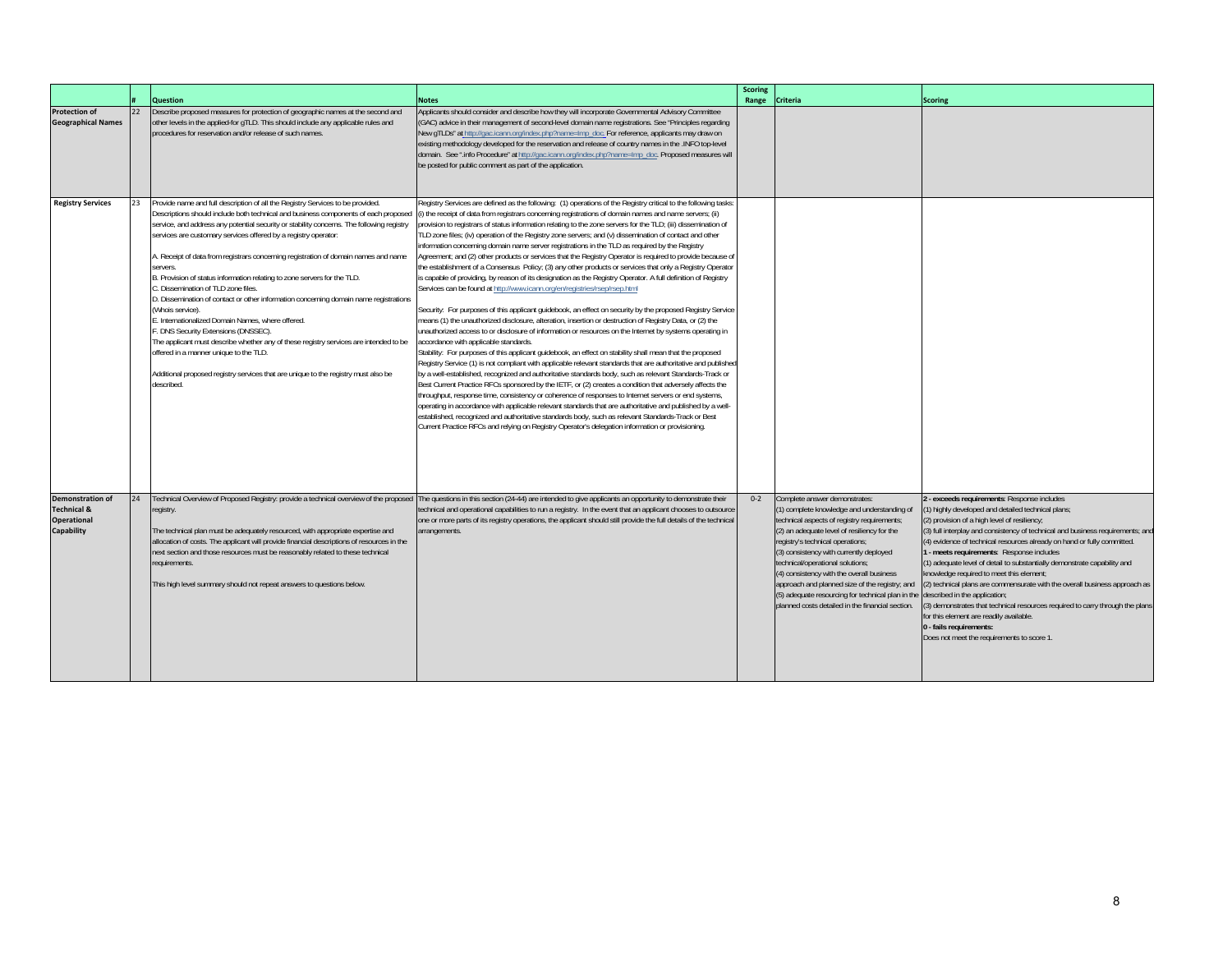|  |    | <b>Question</b>                                                                                                                                                                                                                                                                                                                                                                       | <b>Notes</b> | <b>Scoring</b><br>Range | <b>Criteria</b>                                                                                                                                                                                                                                                                                                                                                                                             | <b>Scoring</b>                                                                                                                                                                                                                                                                                                                                                                                                                                                                                                                                                                                                                                                                                                                                                                                                                                                                                                                                                                                                                                                                                                                                                                                                                                                                                 |
|--|----|---------------------------------------------------------------------------------------------------------------------------------------------------------------------------------------------------------------------------------------------------------------------------------------------------------------------------------------------------------------------------------------|--------------|-------------------------|-------------------------------------------------------------------------------------------------------------------------------------------------------------------------------------------------------------------------------------------------------------------------------------------------------------------------------------------------------------------------------------------------------------|------------------------------------------------------------------------------------------------------------------------------------------------------------------------------------------------------------------------------------------------------------------------------------------------------------------------------------------------------------------------------------------------------------------------------------------------------------------------------------------------------------------------------------------------------------------------------------------------------------------------------------------------------------------------------------------------------------------------------------------------------------------------------------------------------------------------------------------------------------------------------------------------------------------------------------------------------------------------------------------------------------------------------------------------------------------------------------------------------------------------------------------------------------------------------------------------------------------------------------------------------------------------------------------------|
|  | 25 | Architecture: provide details of the system and network architecture that will support the<br>operation of the registry for the proposed scale of the registry. Answers should include<br>information such as:<br>architecture and network diagrams,<br>details of hardware and software platforms for DNS and other services,<br>network bandwidth provision and provider diversity. |              | $0 - 2$                 | Complete answer demonstrates:<br>(1) detailed and coherent network architecture;<br>(2) architecture providing resiliency for registry<br>systems:<br>(3) a technical plan scope/scale that is<br>consistent with the overall business approach<br>and planned size of the registry; and<br>(4) a technical plan that is adequately resourced<br>in the planned costs detailed in the financial<br>section. | 2 - exceeds requirements: Response includes<br>(1) Evidence of highly developed and detailed network architecture;<br>(2) Evidence of a high level of resiliency, robust and secure infrastructure;<br>(3) Network architecture shows full interplay and consistency of technical and<br>business requirements; and<br>4) Evidence of technical resources already on hand or fully committed.<br>- meets requirements: Response includes<br>(1) Plans for network architecture describe all necessary elements;<br>(2) Descriptions demonstrate adequate network architecture providing<br>robustness and security of the registry;<br>(3) Bandwidth and SLA are commensurate with overall business approach<br>as described in the application; and<br>(4) Demonstrates that technical resources required to carry through the plans<br>for this element are readily available.<br>0 - fails requirements:<br>Does not meet the requirements to score 1                                                                                                                                                                                                                                                                                                                                       |
|  | 26 | Database Capabilities: provide details of database capabilities including:<br>database software,<br>storage capacity,<br>maximum transaction throughput,<br>scalability,<br>procedures for object creation, editing, and deletion,<br>high availability,<br>change notifications,<br>registrar transfer procedures,<br>grace period implementation and<br>reporting capabilities.     |              | $0 - 2$                 | Complete answer demonstrates:<br>(1) complete knowledge and understanding of<br>database capabilities to meet the registry<br>technical requirements;<br>overall business approach, and planned size of<br>the registry; and<br>in the planned costs detailed in the financial<br>section.                                                                                                                  | 2 - exceeds requirements: Response includes<br>1) Highly developed and detailed description of database capabilities;<br>(2) Evidence of comprehensive database capabilities, including high<br>scalability and redundant database infrastructure, operational and reporting<br>(2) database capabilities are consistent with the procedures are reviewed regularly and follow leading practices;<br>(3) Database capabilities show full interplay and consistency of technical and<br>business requirements; and<br>(3) a technical plan that is adequately resourced (4) Evidence of technical resources already on hand or fully committed.<br>1 - meets requirements: Response includes<br>(1) Plans for database capabilities describe all necessary elements;<br>(2) Descriptions demonstrate adequate database capabilities (not leading<br>practices), with database throughput, scalability, and database operations<br>with limited operational governance.<br>(3) Database capabilities are commensurate with overall business approach<br>as described in the application; and<br>(4) Demonstrates that technical resources required to carry through the plans<br>for this element are readily available.<br>0 - fails requirements:<br>Does not meet the requirements to score 1 |
|  | 27 | Geographic Diversity: provide a description of plans for geographic diversity of<br>name servers and<br>operations centers.<br>This should include the intended physical locations of systems, operations centers, and<br>other infrastructure. This may include Registry plans to use Anycast or other geo-<br>diversity measures.                                                   |              | $0 - 2$                 | Complete answer demonstrates:<br>(1) geographic diversity of nameservers and<br>operations centers;<br>(2) proposed geo-diversity measures are<br>consistent with the overall business approach<br>and planned size of the registry; and<br>(3) a technical plan that is adequately resourced<br>in the planned costs detailed in the financial<br>section.                                                 | 2 - exceeds requirements: Response includes<br>(1) Evidence of highly developed measures for geo-diversity of operations,<br>with locations and functions;<br>(2) A high level of resiliency, security, and bandwidth;<br>(3) Full interplay and consistency of technical and business requirements;<br>(4) Evidence of technical resources already on hand or committed.<br>- meets requirements: Response includes<br>(1) Description of geodiversity plans includes all necessary elements;<br>(2) Plans provide adequate geo-diversity of name servers and operations;<br>(3) Geo-diversity plans are commensurate with overall business approach as<br>described in the application; and<br>(4) Demonstrates that technical resources required to carry through the plans<br>for this element are readily available.<br>0 - fails requirements:<br>Does not meet the requirements to score 1                                                                                                                                                                                                                                                                                                                                                                                              |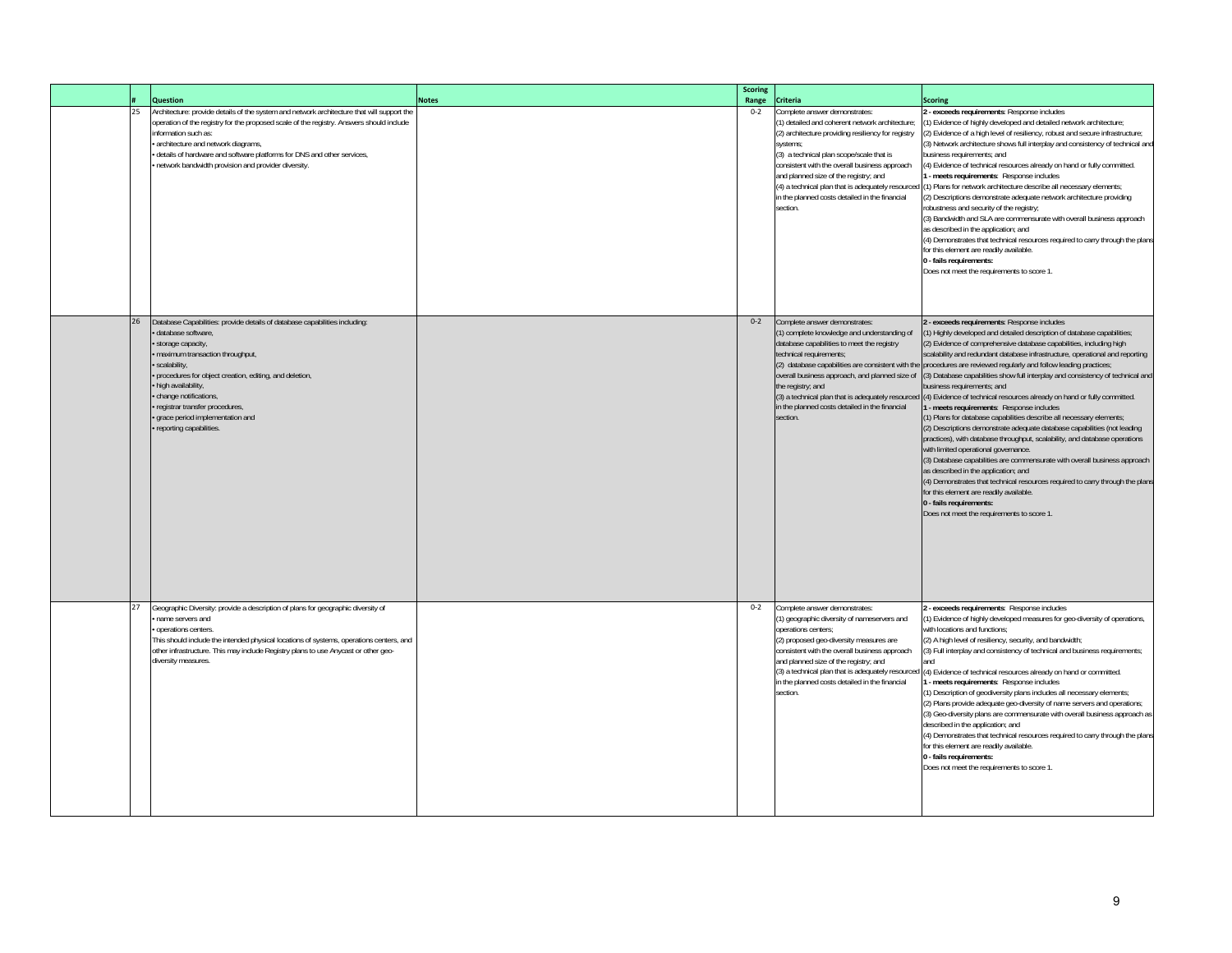|                 | <b>Question</b>                                                                                                                                                                                                                                                                                                                                                                                                                                                                                                                                                                                                                                                                                                                                                                                                                                                                                                                                                                                                                                                                                                                                                                                                                                                                                                                                                                                                                                                           | <b>Notes</b>                                                                                                                                                                                                                                                                                                                                                                                                                                      | <b>Scoring</b><br>Range | <b>Criteria</b>                                                                                                                                                                                                                                                                                                                                                                                                                                                                              | <b>Scoring</b>                                                                                                                                                                                                                                                                                                                                                                                                                                                                                                                                                                                                                                                                                                                                                                                                                                                                                                                                                           |
|-----------------|---------------------------------------------------------------------------------------------------------------------------------------------------------------------------------------------------------------------------------------------------------------------------------------------------------------------------------------------------------------------------------------------------------------------------------------------------------------------------------------------------------------------------------------------------------------------------------------------------------------------------------------------------------------------------------------------------------------------------------------------------------------------------------------------------------------------------------------------------------------------------------------------------------------------------------------------------------------------------------------------------------------------------------------------------------------------------------------------------------------------------------------------------------------------------------------------------------------------------------------------------------------------------------------------------------------------------------------------------------------------------------------------------------------------------------------------------------------------------|---------------------------------------------------------------------------------------------------------------------------------------------------------------------------------------------------------------------------------------------------------------------------------------------------------------------------------------------------------------------------------------------------------------------------------------------------|-------------------------|----------------------------------------------------------------------------------------------------------------------------------------------------------------------------------------------------------------------------------------------------------------------------------------------------------------------------------------------------------------------------------------------------------------------------------------------------------------------------------------------|--------------------------------------------------------------------------------------------------------------------------------------------------------------------------------------------------------------------------------------------------------------------------------------------------------------------------------------------------------------------------------------------------------------------------------------------------------------------------------------------------------------------------------------------------------------------------------------------------------------------------------------------------------------------------------------------------------------------------------------------------------------------------------------------------------------------------------------------------------------------------------------------------------------------------------------------------------------------------|
| 28              | DNS Service Compliance: describe the configuration and operation of nameservers,<br>including how the applicant will comply with RFCs. All name servers used for the new<br>gTLD must be operated in compliance with the DNS protocol specifications defined in<br>the relevant RFCs, including but not limited to: 1034, 1035, 1982, 2181, 2182, 2671,<br>3226, 3596, 3597, 3901, 4343, and 4472.<br>Describe the DNS services to be provided, the resources used to implement the<br>services, and demonstrate how the system will function. Suggested information<br>includes:<br>Services. Query rates to be supported at initial operation, and reserve capacity of the<br>system. How will these be scaled as a function of growth in the TLD? Similarly,<br>describe how services will scale for name server update method and performance.<br>Resources. Describe complete server hardware and software. Describe how services<br>are compliant with RFCs. Are these dedicated or shared with any other functions<br>(capacity/performance) or DNS zones? Describe network bandwidth and addressing<br>plans for servers.<br>Describe how the proposed infrastructure will be able to deliver the performance<br>described in the Performance Specification (Specification 6) attached to the draft<br>Registry Agreement. Examples of evidence include:<br>· Server configuration(s)<br>• Network addressing and bandwidth for query load and update propagation | Note that the use of DNS wildcard resource records as described in RFC 4592 or any other method or<br>echnology for synthesizing DNS resource records or using redirection within the DNS by the registry is<br>prohibited in the Registry Agreement.<br>Also note that name servers for the new gTLD must comply with IANA Technical requirements for<br>authoritative name servers: http://www.iana.org/procedures/nameserver-requirements.html | $0 - 2$                 | Complete answer demonstrates:<br>(1) adequate description of configurations of<br>nameservers and compliance with respective<br>DNS protocol-related RFCs;<br>(2) a technical plan scope/scale that is<br>consistent with the overall business approach<br>and planned size of the registry;<br>(3) a technical plan that is adequately resourced 1 - meets requirements: Response includes:<br>in the planned costs detailed in the financial<br>section: and<br>to the Registry Agreement. | 2 - exceeds requirements: Response includes:<br>1) Highly developed and detailed plans to ensure compliance with DNS<br>protocols and required performance specifications;<br>(2) A high level of resiliency;<br>(3) Full interplay and consistency of technical and business requirements;<br>(4) Evidence of technical resources already on hand or committed.<br>1) Adequate level of detail to substantially demonstrate capability and<br>knowledge required to meet this element;<br>(4) evidence of compliance with Specification 6 (2) Plans are sufficient to result in compliance with DNS protocols and<br>required performance specifications; and<br>(3) Plans are commensurate with overall business approach as described in<br>the application; and<br>(4) Demonstrates that technical resources required to carry through the plans<br>for this element are readily available.<br>0 - fails requirements:<br>Does not meet the requirements to score 1. |
| 29              | SRS Performance: describe the plan for operation of a robust and reliable Shared<br>Registration System. SRS is a critical registry function for enabling multiple registrars to<br>provide domain name registration services in the TLD. Please refer to the requirements<br>in the Registry Interoperability, Continuity, and Performance Specification (Specification<br>6) attached to the draft Registry Agreement.                                                                                                                                                                                                                                                                                                                                                                                                                                                                                                                                                                                                                                                                                                                                                                                                                                                                                                                                                                                                                                                  |                                                                                                                                                                                                                                                                                                                                                                                                                                                   | $0 - 1$                 | Complete answer demonstrates:<br>(1) a robust plan for operating a reliable SRS;<br>(2) scalability and performance are consistent<br>size of the registry;<br>in the planned costs detailed in the financial<br>section; and<br>(4) evidence of compliance with Specification 6<br>to the Registry Agreement.                                                                                                                                                                               | - meets requirements: Response includes<br>1) Evidence of highly developed and detailed plan to operate a robust and<br>eliable <sup>.</sup><br>with the overall business approach, and planned (2) SRS plans are sufficient to result in compliance with the Registry<br>Continuity, Interoperability, and Performance Specifications;<br>(3) a technical plan that is adequately resourced (3) Full interplay and consistency of technical and business requirements;<br>(4) Demonstrates that technical resources are already on hand, or<br>committed or readily available.<br>0 - fails requirements:<br>Does not meet the requirements to score 1                                                                                                                                                                                                                                                                                                                  |
| 30 <sup>°</sup> | EPP: provide a detailed description of the interface with registrars, including how the<br>applicant will comply with Extensible Provisioning Protocol in the relevant RFCs,<br>including but not limited to: RFCs 3915, 3735, and 5730-5734. Provide the EPP<br>templates and schemas that will be used.                                                                                                                                                                                                                                                                                                                                                                                                                                                                                                                                                                                                                                                                                                                                                                                                                                                                                                                                                                                                                                                                                                                                                                 |                                                                                                                                                                                                                                                                                                                                                                                                                                                   | $0 - 1$                 | Complete answer demonstrates:<br>(1) complete knowledge and understanding of<br>this aspect of registry technical requirements;<br>(2) a technical plan scope/scale consistent with<br>the overall business approach and planned size<br>of the registry; and<br>(3) a technical plan that is adequately resourced and<br>in the planned costs detailed in the financial<br>section.                                                                                                         | - meets requirements: Response includes<br>1) Adequate level of detail to substantially demonstrate capability and<br>mowledge required to meet this element;<br>(2) EPP templates and schemas compliant with RFCs and provide all<br>necessary functionalities for registrar interface;<br>(3) Full interplay and consistency of technical and business requirements;<br>(4) Demonstrates that technical resources are already on hand, or committed<br>or readily available.<br>0 - fails requirements:<br>Does not meet the requirements to score 1                                                                                                                                                                                                                                                                                                                                                                                                                   |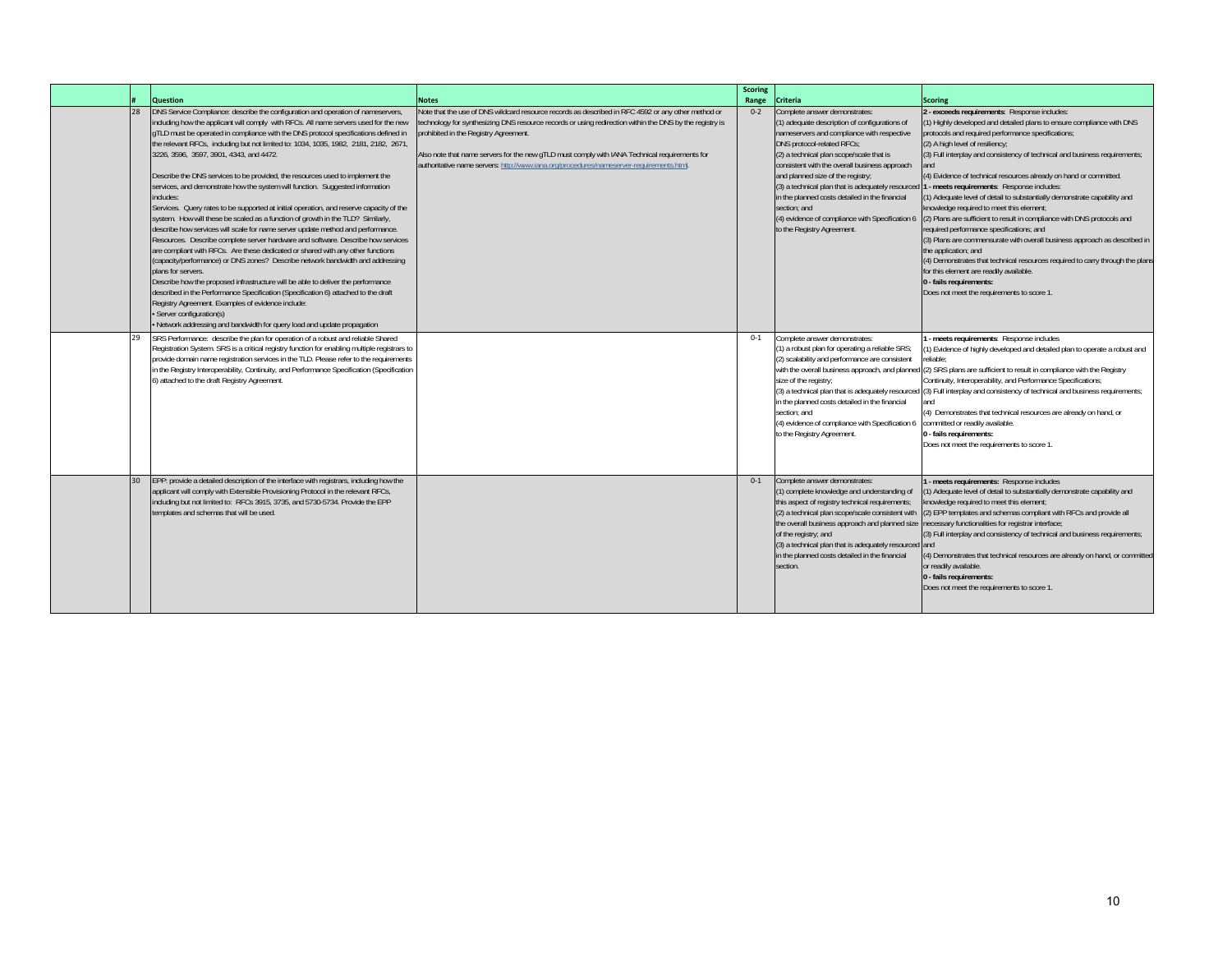|    | <b>Question</b>                                                                                                                                                                                                                                                                                                                                                                                                                                                                                                                                                                                                                                                                                                                                                                                                                                                                                                                                                                    | <b>Notes</b> | <b>Scoring</b><br>Range | <b>Criteria</b>                                                                                                                                                                                                                                                                                                                                                                                                                                                                                                                                                                                                                      | <b>Scoring</b>                                                                                                                                                                                                                                                                                                                                                                                                                                                                                                                                                                                                                                                                                                                                                                                                                                                                                                                                                                                                                                                                                                                                                                                                                                                     |
|----|------------------------------------------------------------------------------------------------------------------------------------------------------------------------------------------------------------------------------------------------------------------------------------------------------------------------------------------------------------------------------------------------------------------------------------------------------------------------------------------------------------------------------------------------------------------------------------------------------------------------------------------------------------------------------------------------------------------------------------------------------------------------------------------------------------------------------------------------------------------------------------------------------------------------------------------------------------------------------------|--------------|-------------------------|--------------------------------------------------------------------------------------------------------------------------------------------------------------------------------------------------------------------------------------------------------------------------------------------------------------------------------------------------------------------------------------------------------------------------------------------------------------------------------------------------------------------------------------------------------------------------------------------------------------------------------------|--------------------------------------------------------------------------------------------------------------------------------------------------------------------------------------------------------------------------------------------------------------------------------------------------------------------------------------------------------------------------------------------------------------------------------------------------------------------------------------------------------------------------------------------------------------------------------------------------------------------------------------------------------------------------------------------------------------------------------------------------------------------------------------------------------------------------------------------------------------------------------------------------------------------------------------------------------------------------------------------------------------------------------------------------------------------------------------------------------------------------------------------------------------------------------------------------------------------------------------------------------------------|
| 31 | Security Policy: provide an outline of the security policy and procedures for the propose<br>egistry, including:<br>system and network access control, ensuring systems are maintained in a secure<br>ashion, including details of how they are monitored, logged and backed up;<br>provisioning and other measures that mitigate risks posed by denial of service attacks;<br>computer and network incident response policies, plans, and processes;<br>plans to minimize the risk of unauthorized access to its systems or tampering with<br>egistry data;<br>intrusion detection mechanisms,<br>a threat analysis for the proposed registry and the defenses that will be deployed<br>against those threats:<br>details for auditing capability on all network access;<br>independent assessment report to demonstrate security capabilities, if any;<br>resources to secure integrity of updates between registry systems and nameservers,<br>and between nameservers, if any. |              | $0 - 2$                 | Complete answer demonstrates:<br>(1) detailed description of processes and<br>solutions deployed to manage logical security<br>across infrastructure and systems, monitoring<br>and detecting threats and security vulnerabilities<br>and taking appropriate steps to resolve them;<br>(2) security capabilities are consistent with the<br>overall business approach and planned size of<br>the registry;<br>(3) a technical plan adequately resourced in the<br>planned costs detailed in the financial section;<br>(4) security measures are consistent with any<br>commitments made to registrants regarding<br>security levels. | 2 - exceeds requirements: Response includes<br>(1) Evidence of highly developed and detailed security capabilities, with<br>various baseline security levels, independent benchmarking of security<br>netrics, robust periodic security monitoring, and continuous enforcement;<br>(2) Independent assessment report available with leading practices being<br>followed:<br>(3) Full interplay of business and technical requirements; and<br>4) Evidence of technical resources already on hand or fully committed.<br>- meets requirements: Response includes:<br>1) Adequate level of detail to substantially demonstrate capability and<br>knowledge to meet this element;<br>(2) Evidence of adequate security capabilities, enforcement of logical access<br>control, threat analysis, incident response and auditing. Ad-hoc oversight<br>and governance and leading practices being followed;<br>(3) Security capabilities aligned with the overall business approach as<br>described in the application, and any commitments made to registrants; and<br>(4) Demonstrates that technical resources required to carry through the<br>plans for this element are readily available.<br>0 - fails requirements:<br>Does not meet the requirements to score 1 |
| 32 | IPv6 Reachability: the registry supports access to Whois, Web based Whois and any<br>other Registration Data Publication Service as described in Specification 6 to the<br>Registry Agreement. The registry also supports DNS servers over an IPv6 network for at<br>least 2 nameservers. IANA currently has a minimum set of technical requirements for<br>IPv4 name service. These include two nameservers separated by geography and by<br>network topology, each serving a consistent set of data, and are reachable from multiple<br>locations across the globe. Describe how the registry will meet this same criterion for<br>IPv6, requiring IPv6 transport to their network. List all services that will be provided over<br>IPv6, and describe the IPv6 connectivity and provider diversity that will be used.                                                                                                                                                           |              | $0 - 2$                 | Complete answer demonstrates:<br>(1) complete knowledge and understanding of<br>this aspect of registry technical requirements;<br>(2) a technical plan scope/scale that is<br>consistent with the overall business approach<br>and planned size of the registry; and<br>(3) a technical plan that is adequately resourced<br>in the planned costs detailed in the financial<br>section.                                                                                                                                                                                                                                             | - exceeds requirements: Response includes<br>1) Evidence of highly developed and detailed network architecture and<br>implementation plan, indicating IPv6 reachability allowing IPv6 transport in<br>the network in compliance to IPv4 IANA specifications with at least 2<br>separated nameservers;<br>(2) A high level of resiliency;<br>(3) Full interplay and consistency of technical and business requirements;<br>and<br>(4) Evidence of technical resources already on hand or fully committed.<br>- meets requirements: Response includes<br>(1) Adequate level of detail to substantially demonstrate capability and<br>knowledge required to meet this element;<br>(2) Evidence of adequate implementation plan addressing requirements for<br>IPv6 reachability, including identification of IPv6 reachable nameservers;<br>(3) IPv6 plans commensurate with overall business approach as described<br>in the application; and<br>(4) demonstrates that technical resources required to carry through the plans<br>for this element are readily available.<br>0 - fails requirements:<br>Does not meet the requirements to score 1                                                                                                                    |
| 33 | Whois: describe how the applicant will comply with ICANN's Registry Publicly Available<br>Registration Data (Whois) specifications for data objects, bulk access, and lookups as<br>defined in the base agreement: "Specification for Registration Data Publication<br>Services." (Spec 4) Describe how the Applicant's Registry Publicly Available<br>Registration Data (Whois) service will comply with RFC 3912. Describe how the<br>applicant will comply with performance specifications for Whois service as in<br>Specification 6 to the draft registry agreement.                                                                                                                                                                                                                                                                                                                                                                                                          |              | $0 - 1$                 | Complete answer demonstrates:<br>(1) complete knowledge and understanding of<br>this aspect of registry technical requirements;<br>(2) a technical plan scope/scale consistent with<br>the overall business approach and planned size<br>of the registry; and<br>(3) a technical plan that is adequately resourced<br>in the planned costs detailed in the financial<br>section.                                                                                                                                                                                                                                                     | meets requirements: Response includes<br>1) adequate level of detail to substantially demonstrate capability and<br>mowledge required to meet this element; and<br>(2) Whois services compliant with RFCs and provide all necessary<br>functionalities for user interface;<br>3) Whois capabilities commensurate with the overall business approach as<br>described in the application; and<br>4) demonstrates that technical resources required to carry through the plans<br>for this element are already on hand or readily available.<br>0 - fails requirements:<br>Does not meet the requirements to score 1                                                                                                                                                                                                                                                                                                                                                                                                                                                                                                                                                                                                                                                  |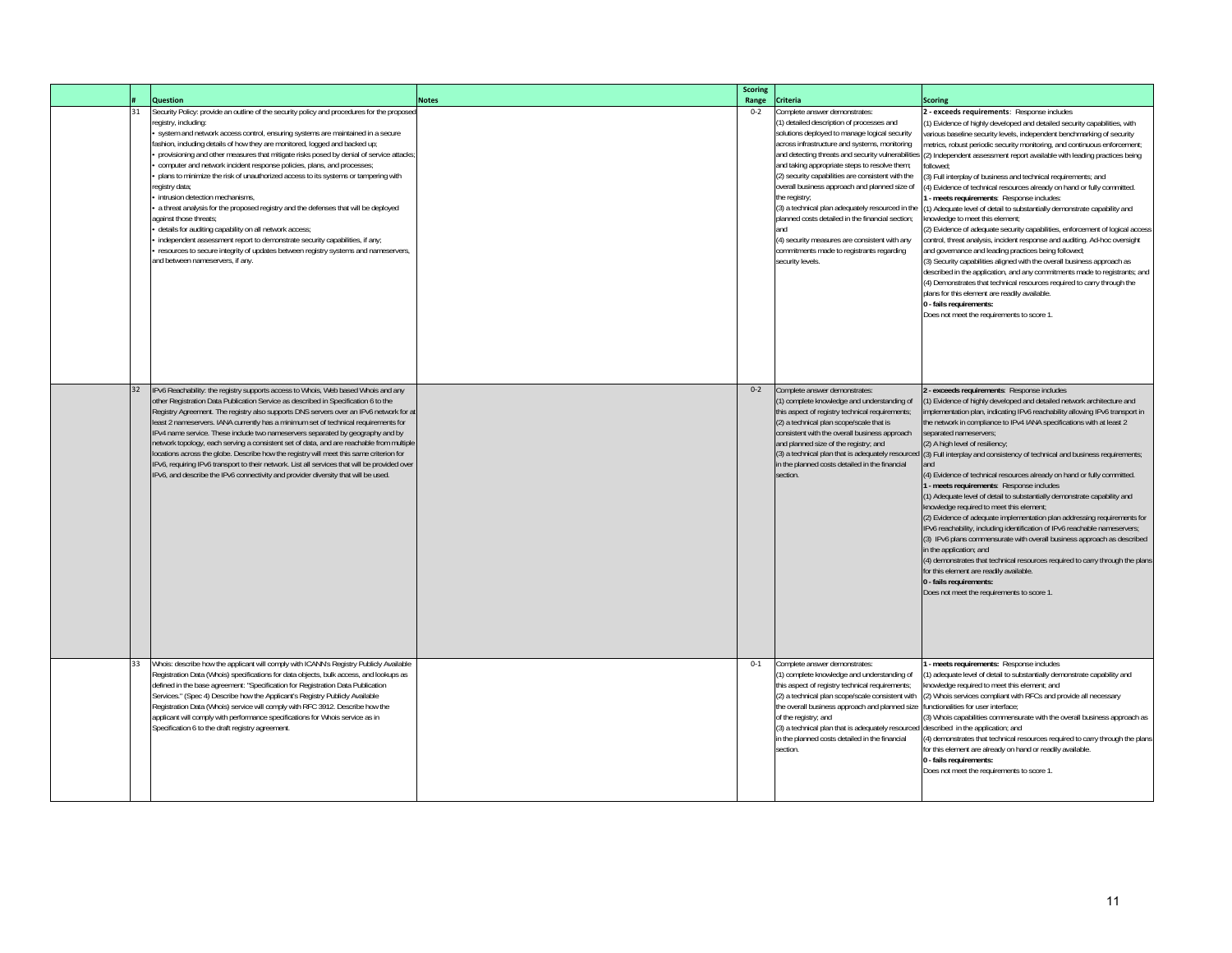|    | Question                                                                                                                                                                                                                                                                                                                                                                                                                                                                                                                                                                                                                                                                                                                                                                                                                                                                                                                                                                                                                                     | <b>Notes</b>                                                                                                                                                                                                                                                                                                                                                                                                                                                  | <b>Scoring</b><br>Range | Criteria                                                                                                                                                                                                                                                                                                                                                                                                                                                                                                                          | <b>Scoring</b>                                                                                                                                                                                                                                                                                                                                                                                                                                                                                                                                                                                                                                                                                                                                                                                                                                                                                                                                                                                                                                 |
|----|----------------------------------------------------------------------------------------------------------------------------------------------------------------------------------------------------------------------------------------------------------------------------------------------------------------------------------------------------------------------------------------------------------------------------------------------------------------------------------------------------------------------------------------------------------------------------------------------------------------------------------------------------------------------------------------------------------------------------------------------------------------------------------------------------------------------------------------------------------------------------------------------------------------------------------------------------------------------------------------------------------------------------------------------|---------------------------------------------------------------------------------------------------------------------------------------------------------------------------------------------------------------------------------------------------------------------------------------------------------------------------------------------------------------------------------------------------------------------------------------------------------------|-------------------------|-----------------------------------------------------------------------------------------------------------------------------------------------------------------------------------------------------------------------------------------------------------------------------------------------------------------------------------------------------------------------------------------------------------------------------------------------------------------------------------------------------------------------------------|------------------------------------------------------------------------------------------------------------------------------------------------------------------------------------------------------------------------------------------------------------------------------------------------------------------------------------------------------------------------------------------------------------------------------------------------------------------------------------------------------------------------------------------------------------------------------------------------------------------------------------------------------------------------------------------------------------------------------------------------------------------------------------------------------------------------------------------------------------------------------------------------------------------------------------------------------------------------------------------------------------------------------------------------|
| 34 | Registration Life Cycle: provide a detailed description of the proposed registration<br>lifecycle for domain names in the proposed gTLD. The description must explain the<br>various registration states as well as the criteria and procedures that are used to change<br>state. It must describe the typical registration lifecycle of create/update/delete and all<br>intervening steps such as pending, locked, expired, and transferred that may apply. Any<br>time elements that are involved - for instance details of add-grace or redemption grace<br>periods, or notice periods for renewals or transfers - must also be clearly explained.                                                                                                                                                                                                                                                                                                                                                                                        |                                                                                                                                                                                                                                                                                                                                                                                                                                                               | $0 - 1$                 | Complete answer demonstrates:<br>(1) complete knowledge and understanding of<br>registration lifecycles and states; and<br>(2) consistency with any specific commitments<br>made to registrants as adapted to the overall<br>business approach for the proposed gTLD.                                                                                                                                                                                                                                                             | - meets requirements: Response includes<br>(1) Evidence of highly developed registration life cycle with definition of<br>various registration states and transition between the states;<br>(2) Consistency of registration lifecycle with any commitments to registrants<br>and with technical and financial plans; and<br>(3) Demonstrates that technical resources required to carry through the plans<br>for this element are already on hand or readily available.<br>0 - fails requirements:<br>Does not meet the requirements to score 1.                                                                                                                                                                                                                                                                                                                                                                                                                                                                                               |
| 35 | Abuse Prevention and Mitigation: Applicants should describe the proposed policies and<br>procedures to minimize abusive registrations and other activities that have a negative<br>impact on Internet users. Answers should include:<br>safeguards the applicant will implement at the time of registration, policies to reduce<br>opportunities for abusive behaviors using registered domain names in the TLD, and<br>policies for handling complaints regarding abuse. Each registry operator will be required<br>to establish and publish on its website a single abuse point of contact responsible for<br>addressing matters requiring expedited attention and providing a timely response to<br>abuse complaints concerning all names registered in the TLD through all registrars of<br>ecord, including those involving a reseller.<br>a description of rapid takedown or suspension systems that will be implemented.<br>. proposed measures for management and removal of orphan glue records for names<br>removed from the zone. |                                                                                                                                                                                                                                                                                                                                                                                                                                                               | $0 - 1$                 | Complete answer demonstrates:<br>(1) Comprehensive abuse policies and<br>procedures that will effectively minimize<br>potential for abuse in the TLD;<br>(2) Plans are adequately resourced in the<br>planned costs detailed in the financial section;<br>(3) Policies and procedures identify and address<br>the abusive use of registered names at startup<br>and on an ongoing basis; and<br>(4) When executed in accordance with the<br>Registry Agreement, plans will result in<br>compliance with contractual requirements. | - meets requirements: Response includes<br>(1) Evidence of highly developed abuse policies and procedures;<br>(2) Plans are consistent with overall business approach and any<br>commitments made to registrants; and<br>(3) Plans are sufficient to result in compliance with contractual requirements.<br>0 - fails Requirements:<br>Does not meet the requirements to score 1.                                                                                                                                                                                                                                                                                                                                                                                                                                                                                                                                                                                                                                                              |
| 36 | Rights Protection Mechanisms: Applicants should describe how their proposal will creat<br>policies and practices that minimize abusive registrations and other activities that affect<br>the legal rights of others. Describe how the proposal will implement safeguards against<br>allowing unqualified registrations, and reduce opportunities for behaviors such as<br>phishing or pharming. Answers may also include additional measures such as abusive<br>use policies, takedown procedures, registrant pre-verification, or authentication<br>procedures, or other covenants.                                                                                                                                                                                                                                                                                                                                                                                                                                                         | Note that requirements for rights protection mechanisms remain under discussion. The applicant questions<br>and criteria included here are expected to evolve as a result of community consideration on an effective<br>approach to rights protection in new gTLDs. In this regard, various proposals and corresponding guidebook<br>anguage are being published for comment simultaneously with the publication of this draft of the Applicant<br>Guidebook. | $0 - 2$                 | Complete answer describes mechanisms<br>designed to:<br>(1) prevent abusive registrations, and<br>(2) identify and address the abusive use of<br>registered names on an ongoing basis.                                                                                                                                                                                                                                                                                                                                            | 2 - exceeds requirements:<br>(1) Evidence of highly developed rights protection mechanisms (RPM)<br>specified in detail for inclusion into registry agreement;<br>(2) Mechanisms provide pre-registration and post-registration (beyond<br>UDRP) protections; and<br>(3) Mechanisms address registry start-up and ongoing operations.<br>1 - meets requirements: Response includes<br>(1) Proposed registry operator commits to and describes rights<br>protection mechanisms; and<br>(2) These mechanisms provide protections at least at registry start-up.<br>0 - fails requirements:<br>Does not meet the requirements to score 1.                                                                                                                                                                                                                                                                                                                                                                                                         |
| 37 | Data Backup: provide<br>details of frequency and procedures for backup of data,<br>hardware, and systems used for backup<br>· data format.<br>data backup features, and<br>procedures for retrieval of data/rebuild of database.                                                                                                                                                                                                                                                                                                                                                                                                                                                                                                                                                                                                                                                                                                                                                                                                             |                                                                                                                                                                                                                                                                                                                                                                                                                                                               | $0 - 2$                 | Complete answer demonstrates:<br>(1) detailed backup processes deployed,<br>retrieval process and frequency;<br>(2) a backup and retrieval process that is<br>consistent with the overall business approach<br>and planned size of the registry; and<br>(3) a technical plan that is adequately resourced<br>in the planned costs detailed in the financial<br>section.                                                                                                                                                           | 2 - exceeds requirements: Response includes<br>(1) Evidence of highly developed data backup policies and procedures, with<br>continuous robust monitoring, continuous enforcement of backup security,<br>regular review of backups, regular recovery testing, and recovery analysis.<br>Leading practices being followed;<br>(2) A high level of resiliency;<br>(3) Full interplay and consistency of technical and business requirements;<br>and<br>(4) Evidence of technical resources already on hand or fully committed.<br>1 - meets requirements: Response includes<br>(1) Adequate backup procedures, recovery steps, and retrieval capabilities<br>available:<br>(2) Minimal leading practices being followed;<br>(3) Backup procedures commensurate with the overall business approach as<br>described in the application; and<br>(4) Demonstrates that technical resources required to carry through the plans<br>for this element are readily available.<br>0 - fails requirements:<br>Does not meet the requirements to score a 1. |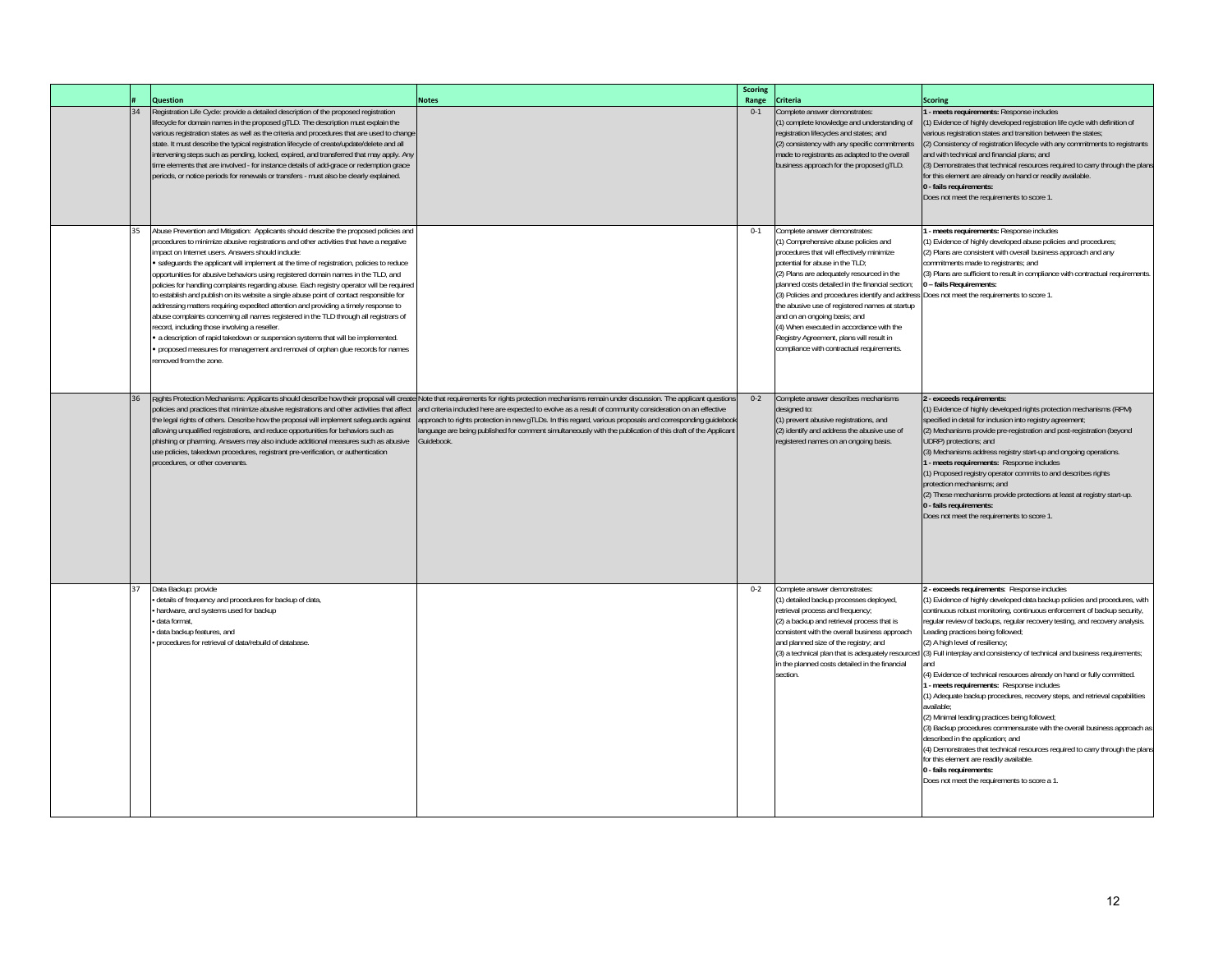|  |    | <b>Question</b>                                                                                                                                                                                                                                         | <b>Notes</b>                                                                                                                                                                      | <b>Scoring</b><br>Range | Criteria                                                                                                                                                                                                                                                                                                                                                                                                                 | <b>Scoring</b>                                                                                                                                                                                                                                                                                                                                                                                                                                                                                                                                                                                                                                                                                                                                                                                                                                                                                                                                                                     |
|--|----|---------------------------------------------------------------------------------------------------------------------------------------------------------------------------------------------------------------------------------------------------------|-----------------------------------------------------------------------------------------------------------------------------------------------------------------------------------|-------------------------|--------------------------------------------------------------------------------------------------------------------------------------------------------------------------------------------------------------------------------------------------------------------------------------------------------------------------------------------------------------------------------------------------------------------------|------------------------------------------------------------------------------------------------------------------------------------------------------------------------------------------------------------------------------------------------------------------------------------------------------------------------------------------------------------------------------------------------------------------------------------------------------------------------------------------------------------------------------------------------------------------------------------------------------------------------------------------------------------------------------------------------------------------------------------------------------------------------------------------------------------------------------------------------------------------------------------------------------------------------------------------------------------------------------------|
|  | 38 | Escrow: describe how the applicant will comply with the escrow arrangements<br>documented in the Registry Data Escrow Specifications (Specification 2 of the draft<br>Registry Agreement).                                                              |                                                                                                                                                                                   | $0 - 2$                 | Complete answer demonstrates:<br>(1) compliance with Specification 2 of the<br>Registry Agreement;<br>(2) a technical plan that is adequately resourced continuous registry operations;<br>in the planned costs detailed in the financial<br>section; and<br>(3) the escrow arrangement is consistent with<br>the overall business approach and size/scope of 1 - meets requirements: Response includes<br>the registry. | 2 - exceeds requirements: Response includes<br>(1) Evidence of highly developed and detailed data escrow procedures,<br>including continuous monitoring, archiving, and periodic review for<br>(2) Evidences compliance with Specification 2 of the Registry Agreement;<br>(3) Full interplay of technical and business requirements; and<br>(4) Evidence of technical resources already on hand or committed.<br>(1) Adequate level of detail to substantially demonstrate capability and<br>knowledge required to meet this element;<br>(2) Data escrow plans are sufficient to result in compliance with the Data<br><b>Escrow Specification;</b><br>(3) Escrow capabilities are commensurate with the overall business<br>approach as described in the application; and<br>(4) Demonstrates that technical resources required to carry through the plans<br>for this element are readily available.<br>0 - fails requirements:<br>Does not meet the requirements to score a 1. |
|  | 39 | Registry Continuity: describe how the applicant will comply with registry continuity<br>obligations as described in the Registry Interoperability, Continuity and Performance<br>Specification (Specification 6), attached to the draft Base Agreement. | For reference, applicants should review the ICANN qTLD Registry Continuity Plan at<br>http://www.icann.org/en/registries/continuity/gtld-registry-continuity-plan-25apr09-en.pdf. | $0 - 2$                 | Complete answer demonstrates:<br>(1) detailed description showing plans for<br>compliance with registry continuity obligations;<br>(2) a technical plan scope/scale that is<br>consistent with the overall business approach<br>and planned size of the registry; and<br>(3) a technical plan that is adequately resourced<br>in the planned costs detailed in the financial<br>section.                                 | 2 - exceeds requirements: Response includes<br>(1) Highly developed and detailed systems for maintaining registry continuity;<br>(2) A high level of resiliency;<br>(3) Full interplay and consistency of technical and business requirements,<br>and<br>(4) Evidence of technical resources already on hand or committed.<br>- meets requirements: Response includes<br>(1) Adequate level of detail to substantially demonstrate capability and<br>knowledge required to meet this element;<br>(2) Continuity plans are sufficient to result in compliance with requirements;<br>(3) Continuity plans are commensurate with overall business approach as<br>described in the application; and<br>(4) Demonstrates that technical resources required to carry through the plans<br>for this element are readily available.<br>0 - fails requirements: Does not meet the requirements to score a 1.                                                                                |
|  | 40 | Registry Transition: provide a plan that could be followed in the event that it becomes<br>necessary to transition the proposed gTLD to a new operator, including a transition<br>process. (Responses to this question will be kept confidential.)      |                                                                                                                                                                                   | $0 - 2$                 | Complete answer demonstrates:<br>(1) complete knowledge and understanding of<br>this aspect of registry technical requirements;<br>(2) a technical plan scope/scale consistent with<br>the overall business approach and planned size<br>of the registry; and<br>(3) a technical plan that is adequately resourced and<br>in the planned costs detailed in the financial<br>section.                                     | - exceeds requirements: Response includes<br>(1) Evidence of highly developed registry transition plan including time<br>required for transitions, feasibility analysis during transition, robust<br>monitoring the pre- and post-delegation phases;<br>(2) A high level of resiliency;<br>(3) Full interplay and consistency of technical and business requirements;<br>(4) A transition provider is already on hand.<br>- meets requirements: Response includes<br>(1) Adequate level of detail to substantially demonstrate capability and<br>knowledge required to meet this element;<br>(2) Evidence of adequate registry transition plan with ad hoc monitoring<br>during registry transition;<br>(3) Transition plan is commensurate with the overall business approach as<br>described in the application; and<br>(4) Resources for registry transition are fully committed.<br>0 - fails requirements: Does not meet the requirements to score a 1.                       |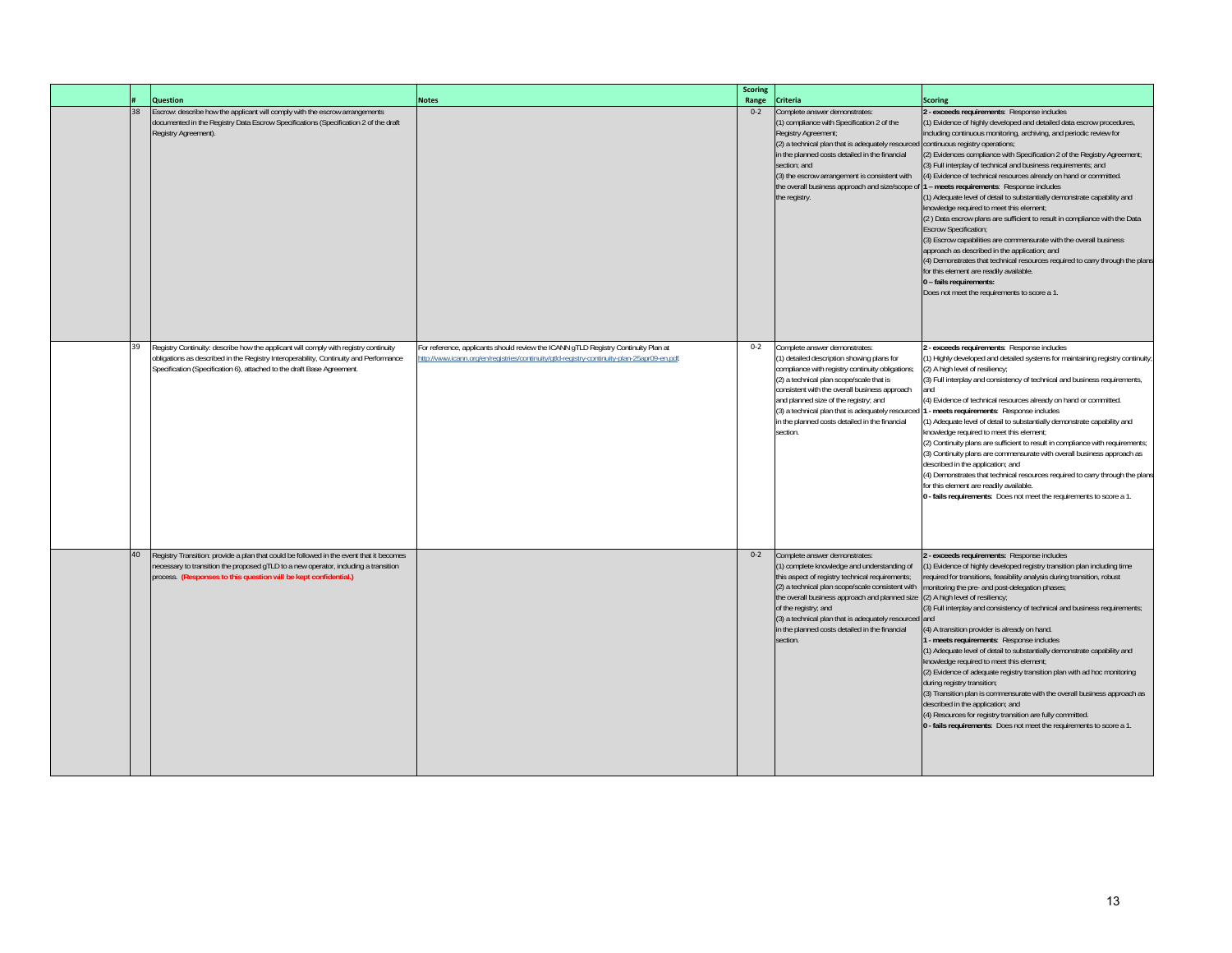|    | <b>Question</b>                                                                                                                                                                                                                                                                                                                                                                                                                                                                                                                                                                                                                                                                                                                                                                                                  | <b>Notes</b> | <b>Scoring</b><br>Range | <b>Criteria</b>                                                                                                                                                                                                                                                                                                                                                                                                                                                                           | <b>Scoring</b>                                                                                                                                                                                                                                                                                                                                                                                                                                                                                                                                                                                                                                                                                                                                                                                                                                                                                                                                                                                                                                                                                                                                                                         |
|----|------------------------------------------------------------------------------------------------------------------------------------------------------------------------------------------------------------------------------------------------------------------------------------------------------------------------------------------------------------------------------------------------------------------------------------------------------------------------------------------------------------------------------------------------------------------------------------------------------------------------------------------------------------------------------------------------------------------------------------------------------------------------------------------------------------------|--------------|-------------------------|-------------------------------------------------------------------------------------------------------------------------------------------------------------------------------------------------------------------------------------------------------------------------------------------------------------------------------------------------------------------------------------------------------------------------------------------------------------------------------------------|----------------------------------------------------------------------------------------------------------------------------------------------------------------------------------------------------------------------------------------------------------------------------------------------------------------------------------------------------------------------------------------------------------------------------------------------------------------------------------------------------------------------------------------------------------------------------------------------------------------------------------------------------------------------------------------------------------------------------------------------------------------------------------------------------------------------------------------------------------------------------------------------------------------------------------------------------------------------------------------------------------------------------------------------------------------------------------------------------------------------------------------------------------------------------------------|
| 41 | ailover Testing: provide a description of the failover testing plan, including mandatory<br>annual testing of the plan. Examples may include a description of plans to test failover o<br>data centers or operations to alternate sites, from a hot to a cold facility, or registry data<br>escrow testing.                                                                                                                                                                                                                                                                                                                                                                                                                                                                                                      |              | $0 - 2$                 | Complete answer demonstrates:<br>(1) complete knowledge and understanding of<br>this aspect of registry technical requirements;<br>(2) a technical plan scope/scale consistent with<br>the overall business approach and planned size<br>of the registry; and<br>(3) a technical plan that is adequately resourced fully committed.<br>in the planned costs detailed in the financial<br>section.                                                                                         | exceeds requirements: Response includes<br>1) Evidence of highly developed and detailed failover testing plan, including<br>eriodic testing, robust monitoring, review, and analysis;<br>(2) A high level of resiliency;<br>(3) Full interplay and consistency of technical and business requirements;<br>4) Evidence of technical resources for failover testing already on hand or<br>1 - meets requirements: Response includes<br>(1) Adequate level of detail to substantially demonstrate capability and<br>knowledge required to meet this element;<br>(2) Evidence of adequate failover testing plan with ad hoc review and<br>analysis of failover testing results.<br>(3) Failover testing plan is commensurate with the overall business approach<br>as described in the application; and<br>(4) Demonstrates that technical resources required to carry through the plans<br>for this element are readily available.<br>0 - fails requirements: Does not meet the requirements to score a 1.                                                                                                                                                                                |
| 42 | Monitoring and Fault Escalation Processes: provide a description of the proposed (or<br>actual) arrangements for monitoring critical registry systems (including SRS, database<br>systems, DNS servers, Whois service, network connectivity, routers and firewalls). This<br>description should explain how these systems are monitored and the mechanisms that<br>will be used for fault escalation and reporting, and should provide details of the proposed<br>support arrangements for these registry systems.<br>Applicant will describe monitoring and communication mechanisms to registrars for<br>detecting and signaling registry entries resulting in DNS response sizes exceeding the<br>common 512-byte threshold and the RFC-3226-mandated 1220-byte threshold once<br>DNSSEC support is provided. |              | $0 - 2$                 | Complete answer demonstrates:<br>(1) complete knowledge and understanding of<br>this aspect of registry technical requirements;<br>(2) a technical plan scope/scale that is<br>consistent with the overall business approach<br>and planned size of the registry;<br>(3) a technical plan that is adequately resourced and<br>in the planned costs detailed in the financial<br>section; and<br>(4) consistency with the commitments made to<br>registrants regarding system maintenance. | 2 - exceeds requirements: Response includes<br>1) Evidence showing highly developed and detailed fault<br>blerance/monitoring and redundant systems deployed with real-time<br>monitoring tools / dashboard (metrics) deployed and reviewed regularly;<br>(2) A high level of resiliency;<br>(3) Full interplay and consistency of technical and business requirements;<br>(3) Evidence of technical resources for monitoring and fault escalation<br>already on hand or fully committed.<br>- meets requirements: Response includes<br>(1) Adequate level of detail to substantially demonstrate capability and<br>knowledge required to meet this element;<br>(2) Evidence showing adequate fault tolerance/monitoring systems planned<br>with ad hoc monitoring and limited periodic review being performed;<br>(3) Plans are commensurate with overall business approach: and<br>(4) Demonstrates that technical resources required to carry through the plans<br>for this element are readily available.<br>0 - fails requirements: Does not meet the requirements to score 1.                                                                                                    |
| 43 | DNSSEC: Describe the policies and procedures the proposed registry will follow, for<br>example, for signing the zone file, for verifying and accepting DS records from child<br>domains, and how keying material will be securely exchanged and stored. Describe how<br>the DNSSEC implementation will comply with relevant RFCs, including but not limited to<br>RFCs 4033, 4034, 4035, 4310, 4509, 4641, and 5155 (the latter will only be required if<br>Hashed Authenticated Denial of Existence will be offered).                                                                                                                                                                                                                                                                                           |              | $0 - 2$                 | Complete answer demonstrates:<br>(1) complete knowledge and understanding of<br>this aspect of registry technical requirements;<br>(2) a technical plan scope/scale that is<br>consistent with the overall business approach<br>and planned size of the registry; and<br>(3) a technical plan that is adequately resourced and<br>in the planned costs detailed in the financial<br>section.                                                                                              | 2 - exceeds requirements: Response includes<br>1) Evidence of highly developed and detailed policies and procedures for<br>offering DNSSEC at time of launch, in compliance with required RFCs, and<br>secure encryption key management (exchange and storage);<br>(2) Key management procedures for registrants in the proposed TLD;<br>(3) Full interplay and consistency of technical and business requirements;<br>(4) Evidence of technical resources already on hand or committed. Applicant<br>must also be able to pass requirements for DNSSEC in pre-delegation<br>testing.<br>1 - meets requirements: Response includes<br>(1) Adequate level of detail to substantially demonstrate capability and<br>knowledge required to meet this element;<br>(2) Evidence of an adequate DNSSEC implementation plan that provides a<br>high level of resiliency;<br>(3) Technical plan is commensurate with the overall business approach as<br>described in the application; and<br>(4) Demonstrates that technical resources required to carry through the plans<br>for this element are readily available.<br>0 - fails requirements:<br>Does not meet the requirements to score 1 |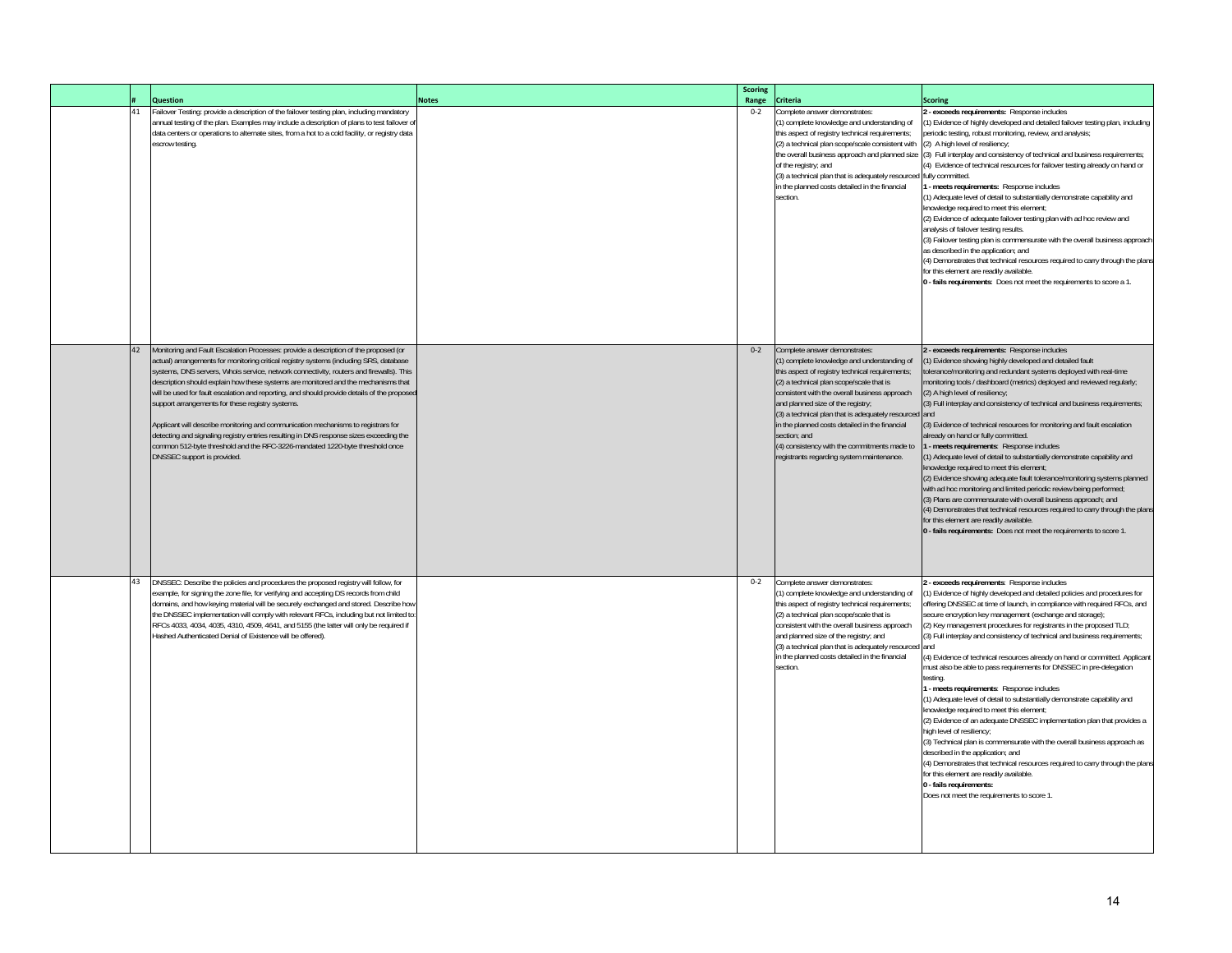|                                                        |    | <b>Question</b>                                                                                                                                                                                                                                                                                                                                                                                                                                                                                                                                                                                                                                                           | <b>Notes</b>                                                                                                                                                                                                                                                                                    | <b>Scoring</b><br>Range | <b>Criteria</b>                                                                                                                                                                                                                                                                                                                                                                                                                                                                                                                                                                                                                                                                                                                                                                                                                                                                                                                                                                                    | <b>Scoring</b>                                                                                                                                                                                                                                                                                                                                                                                                                                                                                                                                                                                                                                                                                                                                                                                                                                                                                                                                                                                                                                                                                                                          |
|--------------------------------------------------------|----|---------------------------------------------------------------------------------------------------------------------------------------------------------------------------------------------------------------------------------------------------------------------------------------------------------------------------------------------------------------------------------------------------------------------------------------------------------------------------------------------------------------------------------------------------------------------------------------------------------------------------------------------------------------------------|-------------------------------------------------------------------------------------------------------------------------------------------------------------------------------------------------------------------------------------------------------------------------------------------------|-------------------------|----------------------------------------------------------------------------------------------------------------------------------------------------------------------------------------------------------------------------------------------------------------------------------------------------------------------------------------------------------------------------------------------------------------------------------------------------------------------------------------------------------------------------------------------------------------------------------------------------------------------------------------------------------------------------------------------------------------------------------------------------------------------------------------------------------------------------------------------------------------------------------------------------------------------------------------------------------------------------------------------------|-----------------------------------------------------------------------------------------------------------------------------------------------------------------------------------------------------------------------------------------------------------------------------------------------------------------------------------------------------------------------------------------------------------------------------------------------------------------------------------------------------------------------------------------------------------------------------------------------------------------------------------------------------------------------------------------------------------------------------------------------------------------------------------------------------------------------------------------------------------------------------------------------------------------------------------------------------------------------------------------------------------------------------------------------------------------------------------------------------------------------------------------|
|                                                        | 44 | <b>IPTIONAL</b><br>DNs: state whether the proposed registry will support the registration of IDN labels in<br>he TLD, and if so, how. For example, explain which characters will be supported, and<br>the associated IDN Table with variants identified along with a corresponding registration<br>policy. This includes public interfaces to the databases such as Whois and EPP.<br>Describe how the IDN implementation will comply with RFCs 3454, 3490, 3491, and<br>3743 as well as the ICANN IDN Guidelines at<br>ttp://www.icann.org/en/topics/idn/implementation-guidelines.htm.                                                                                  | IDNs are an optional service at time of launch. Absence of IDN implementation or plans will not detract<br>rom an applicant's score. Applicants who respond to this question with plans for implementation of IDNs at<br>ime of launch will be scored according to the criteria indicated here. | $0 - 2$                 | IDNs are an optional service. Complete answer<br>demonstrates:<br>(1) complete knowledge and understanding of<br>this aspect of registry technical requirements;<br>in the planned costs detailed in the financial<br>section:<br>(3) consistency with the commitments made to<br>registrants in the purpose of the registration and<br>registry services descriptions; and<br>(4) issues regarding use of scripts are settled<br>and IDN tables are complete and publicly<br>available.                                                                                                                                                                                                                                                                                                                                                                                                                                                                                                           | 2 - exceeds requirements: Response includes<br>1) Evidence of highly developed and detailed procedures for IDNs, including<br>complete IDN tables, compliance with IDNA/IDN guidelines and RFCs,<br>periodic monitoring of IDN operations;<br>(2) a technical plan that is adequately resourced (2) Evidence of ability to resolve rendering and known IDN issues or IDN<br>spoofing attacks;<br>3) Full interplay and consistency of technical and business requirements;<br>(4) Evidence of technical resources are already on hand or committed.<br>1 - meets requirements: Response includes<br>1) Adequate level of detail to substantially demonstrate capability and<br>knowledge required to meet this element;<br>(2) Evidence of adequate implementation plans for IDNs in compliance with<br>IDN/IDNA quidelines;<br>(3) IDN plans are consistent with the overall business approach as described<br>in the application:<br>(4) Demonstrates that technical resources required to carry through the plans<br>for this element are readily available.<br>0 - fails requirements: Does not meet the requirements to score a 1. |
| <b>Demonstration of</b><br><b>Financial Capability</b> | 45 | inancial Statements: provide audited or certified financial statements for the most<br>ecently completed fiscal year for the applicant, and unaudited financial statements for<br>he most recently ended interim financial period for the applicant. For newly-formed<br>applicants, provide the latest available financial statements.<br>Financial statements are used in the analysis of projections and costs.<br>(Responses to this question will be kept confidential.)                                                                                                                                                                                             | The questions in this section (45-50) are intended to give applicants an opportunity to demonstrate their<br>financial capabilities to run a registry.                                                                                                                                          | $0 - 1$                 | Audited or certified financial statements are<br>Financial Reporting Standards) adopted by the<br>IASB (International Accounting Standards<br>Board) or U.S. GAAP (Generally Accepted<br>Accounting Principles). This will include a<br>balance sheet and income statement reflecting<br>the applicant's financial position and results of<br>operations. In the event the applicant is a newly<br>formed entity for the purposes of applying for a<br>gTLD and without an operating history, the<br>applicant must submit pro forma financial<br>statements reflecting the entity's projected<br>capitalization for the registry operator. Funding<br>in this latter case must be verifiable as a true<br>and accurate reflection and cannot include<br>prospective funding. Where audited or certified<br>statements are not available, applicant has<br>provided adequate explanation as to practices in<br>its jurisdiction and has provided, at a minimum,<br>unaudited financial statements. | - meets requirements: Complete audited or certified financial statements<br>prepared in accordance with IFRS (International are provided, at the highest level available in the applicant's jurisdiction.<br>Where such financial statements are not available, the applicant has<br>provided an explanation and has provided, at a minimum, unaudited financial<br>tatements<br>1- fails requirements: Does not meet the requirements to score 1. For<br>example, entity with an operating history fails to provide audited or certified                                                                                                                                                                                                                                                                                                                                                                                                                                                                                                                                                                                               |
|                                                        | 46 | Projections Template: provide financial projections for costs and funding using Template<br>(attached) for the most likely scenario. The template is intended to provide<br>commonality among TLD applications and thereby facilitate the evaluation process.<br>Include explanations for any significant variances between years (or expected in years<br>beyond the timeframe of the template) in any category of costing or funding. Describe<br>the basis for the numbers provided, including studies, reference data, or other steps<br>taken to develop the responses and validate any assumptions made.<br>(Responses to this question will be kept confidential.) |                                                                                                                                                                                                                                                                                                 | $0 - 2$                 | Applicant has provided a thorough model that<br>demonstrates a sustainable business (even if<br>break-even is not achieved through the first<br>three years of operation).<br>Applicant's description of projections<br>development is sufficient to show due diligence<br>and basis for projections.                                                                                                                                                                                                                                                                                                                                                                                                                                                                                                                                                                                                                                                                                              | 2 - exceeds requirements:<br>1) Model is described in sufficient detail to be determined as a conservative<br>balance of cost, funding and risk, i.e., funding and costs are highly consistent<br>and are representative of a robust on-going concern;<br>(2) Anticipated ranges in revenue and cost are explained in detail. All<br>operations are funded even at negative ends of expected ranges; and<br>(3) Lead-up work done in developing projections is described fully and<br>indicates a sound basis for numbers provided.<br>1 - meets requirements:<br>(1) Demonstrates resources and plan for sustainable operations;<br>(2) Most important, financial assumptions about the registry services, funding<br>and market are identified<br>(3) Financial estimates are defensible; and<br>(4) Model is described in sufficient detail to be determined as a reasonable<br>balance of cost, funding and risk, i.e., funding and costs are consistent and<br>are representative of an on-going concern.<br>0 - fails requirements: Does not meet the requirements to score a 1.                                                  |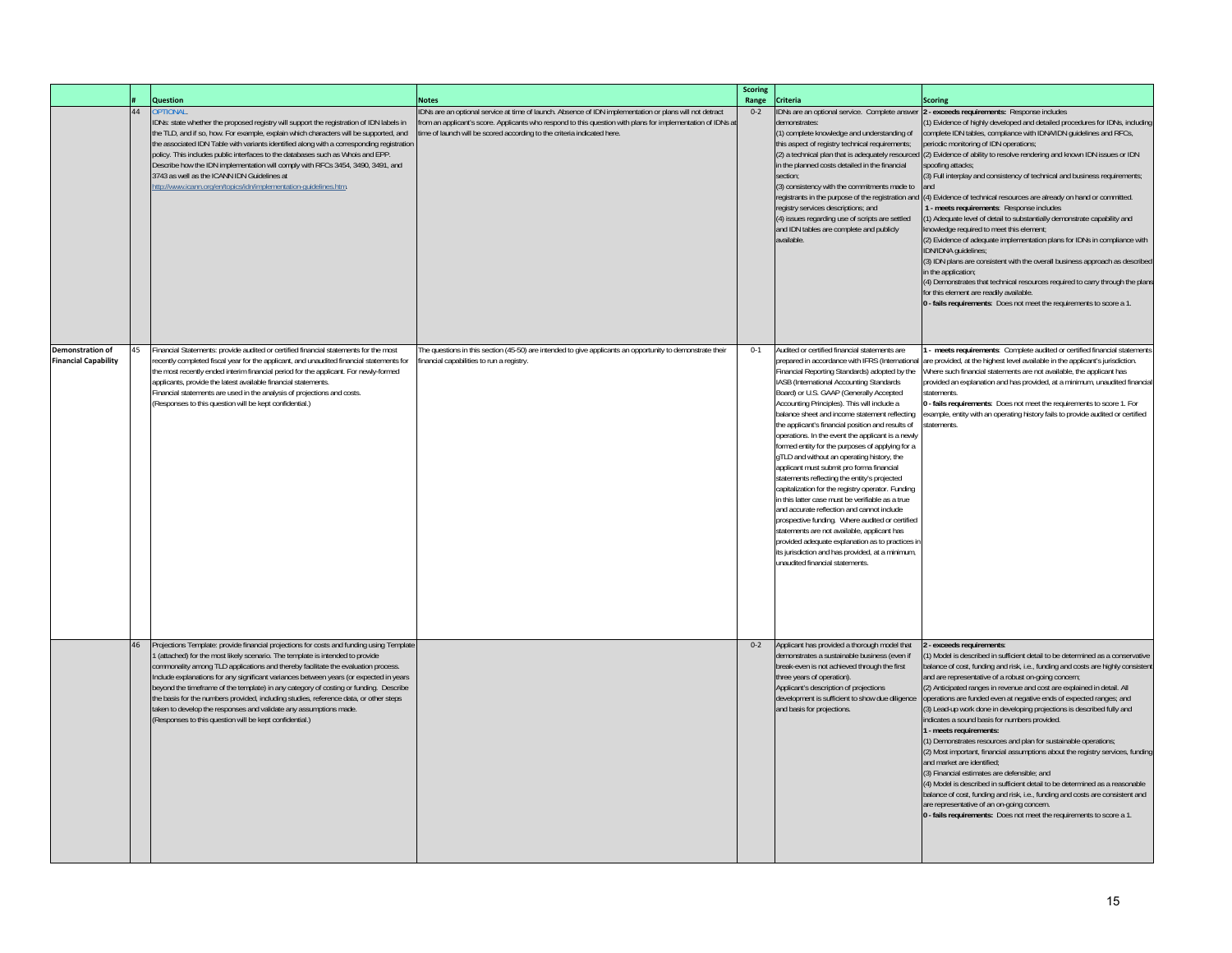|    | <b>Question</b>                                                                                                                                                                                                                                                                                                                                                                                                                                                                                                                                                                                                                                                                                                                                                                                                                                                                           | <b>Notes</b> | <b>Scoring</b><br>Range | <b>Criteria</b>                                                                                                                                                                                                                                                                                                                                                                                                                                                                                                                                                                                                                                                                                               | <b>Scoring</b>                                                                                                                                                                                                                                                                                                                                                                                                                                                                                                                                                                                                                                                                                                                                                                                                                                                                                                                                                                                                                                                                                                                             |
|----|-------------------------------------------------------------------------------------------------------------------------------------------------------------------------------------------------------------------------------------------------------------------------------------------------------------------------------------------------------------------------------------------------------------------------------------------------------------------------------------------------------------------------------------------------------------------------------------------------------------------------------------------------------------------------------------------------------------------------------------------------------------------------------------------------------------------------------------------------------------------------------------------|--------------|-------------------------|---------------------------------------------------------------------------------------------------------------------------------------------------------------------------------------------------------------------------------------------------------------------------------------------------------------------------------------------------------------------------------------------------------------------------------------------------------------------------------------------------------------------------------------------------------------------------------------------------------------------------------------------------------------------------------------------------------------|--------------------------------------------------------------------------------------------------------------------------------------------------------------------------------------------------------------------------------------------------------------------------------------------------------------------------------------------------------------------------------------------------------------------------------------------------------------------------------------------------------------------------------------------------------------------------------------------------------------------------------------------------------------------------------------------------------------------------------------------------------------------------------------------------------------------------------------------------------------------------------------------------------------------------------------------------------------------------------------------------------------------------------------------------------------------------------------------------------------------------------------------|
| 47 | (a) Costs: describe and explain the expected costs of setting up and operating the<br>proposed Registry. As described in the Applicant Guidebook, the information provided<br>will be considered in light of the entire application and the evaluation criteria. Therefore,<br>this answer should agree with the information provided in the template to: 1) maintain<br>registry operations, 2) provide registry services described above, and 3) satisfy the<br>technical requirements described in the Demonstration of Technical & Operational<br>Capability section.<br>(Responses to this question will be kept confidential.)                                                                                                                                                                                                                                                      |              | $0 - 2$                 | Costs identified are consistent with the propose<br>registry services, adequately fund technical<br>requirements, and are consistent with proposed<br>mission/purpose of the registry. A reasonable<br>person with registry technical operations<br>experience would agree the costs projected are<br>reasonable for a registry of size and scope<br>described in the application. Costs identified<br>include the financial instrument described in<br>question 50 below.                                                                                                                                                                                                                                    | - exceeds requirements:<br>1) Cost elements described are clearly and separately tied to each of the<br>aspects of registry operations: registry services, technical requirements, and<br>other aspects as described by the applicant;<br>(2) Estimated costs are conservative and consistent with an operation of the<br>registry volume/scope/size as described by the applicant;<br>(3) Most estimates are derived from actual examples of previous registry<br>operations or equivalent; and<br>4) Conservative estimates are based on those experiences and describe a<br>range of anticipated costs and use the high end of those estimates.<br>- meets requirements:<br>(1) Cost elements described reasonably cover all of the aspects of registry<br>operations: registry services, technical requirements and other aspects as<br>described by the applicant; and<br>(2) Estimated costs are consistent and defensible with an operation of the<br>registry volume/scope/size as described by the applicant.<br>0 - fails requirements: Does not meet the requirements to score a 1.                                             |
|    | (b) Describe anticipated ranges in projected costs. Describe factors that affect those<br>ranges.<br>Responses to this question will be kept confidential.)                                                                                                                                                                                                                                                                                                                                                                                                                                                                                                                                                                                                                                                                                                                               |              |                         |                                                                                                                                                                                                                                                                                                                                                                                                                                                                                                                                                                                                                                                                                                               |                                                                                                                                                                                                                                                                                                                                                                                                                                                                                                                                                                                                                                                                                                                                                                                                                                                                                                                                                                                                                                                                                                                                            |
| 48 | (a) Funding and Revenue: Funding can be derived from several sources (e.g., existing<br>capital or proceeds/revenue from operation of the proposed registry). For each source<br>(as applicable), describe: I) How existing funds will provide resources for both: 1) start<br>up of operations, and 2) ongoing operations, II) a description of the revenue model<br>including projections for transaction volumes (if the applicant does not intend to rely on<br>registration revenue in order to cover the costs of the registry's operation, it must clarify<br>how the funding for the operation will be developed and maintained in a stable and<br>sustainable manner), III) outside sources of funding, the applicant must (where<br>applicable) provide evidence of the commitment by the party committing the funds.<br>Responses to this question will be kept confidential.) |              | $0 - 2$                 | Funding resources are clearly identified and<br>adequately provide for registry cost projections.<br>Sources of capital funding are clearly identified,<br>held apart from other potential uses of those<br>funds and available. The plan for transition of<br>funding sources from available capital to<br>revenue from operations (if applicable) is<br>described. Outside sources of funding are<br>documented and verified and must not include<br>prospective sources of funds. Sources of capital<br>funding required to sustain registry operations<br>on an on-going basis are identified. The<br>projected revenues are consistent with the size<br>and projected penetration of the target markets. | - exceeds requirements:<br>1) Existing funds are quantified, segregated and earmarked for registry<br>pperations:<br>(2) If on-going operations are to be resourced from existing funds (rather<br>than revenue from on-going operations) that funding is segregated and<br>earmarked for this purpose only in an amount adequate for three years<br>operation;<br>(3) Revenues are clearly tied to projected business volumes, market size and<br>benetration: and<br>(4) Assumptions made are regarded as conservative by industry experts.<br>- meets requirements:<br>1) Existing funds are quantified, identified as available and budgeted;<br>(2) If on-going operations are to be resourced from existing funds (rather<br>than revenue from on-going operations) that funding is quantified and its<br>sources identified in an amount adequate for three years operation;<br>(3) Revenues are directly related to projected business volumes, market size<br>and penetration; and<br>(4) Assumptions made are regarded as reasonable by industry expert.<br>1 - fails requirements: Does not meet the requirements to score a 1. |
|    | (b) Describe anticipated ranges in projected funding and revenue. Describe factors that<br>affect those ranges. (Responses to this question will be kept confidential.)                                                                                                                                                                                                                                                                                                                                                                                                                                                                                                                                                                                                                                                                                                                   |              |                         |                                                                                                                                                                                                                                                                                                                                                                                                                                                                                                                                                                                                                                                                                                               |                                                                                                                                                                                                                                                                                                                                                                                                                                                                                                                                                                                                                                                                                                                                                                                                                                                                                                                                                                                                                                                                                                                                            |
| 49 | (a) Contingency Planning: describe your contingency planning: identify any projected<br>barriers to implementation of your business plan and how they affect cost, funding or<br>timeline in your planning, e.g., have you identified any particular regulation, law or policy<br>that might impact the Registry Services offering? (Responses to this question will be<br>(ept confidential.)                                                                                                                                                                                                                                                                                                                                                                                                                                                                                            |              | $0 - 2$                 | Contingencies and risks are identified and<br>included in the cost and funding analyses.<br>Action plans are identified in the event<br>contingencies occur. The model is resilient in the<br>event those contingencies occur. Responses<br>address the probability and resource impact of<br>the contingencies identified.                                                                                                                                                                                                                                                                                                                                                                                   | exceeds requirements<br>1) Model identifies thoroughly the key risks and the chances that each will<br>occur: operational, business, legal, and other outside risks; and<br>(2) Action plans and operations adequately resourced in the existing funding<br>and revenue plan even if contingencies occur.<br>1 - meets requirements:<br>(1) Model identifies the key risks with sufficient detail to be understood by a<br>business person with experience in this area;<br>(2) Response gives consideration to probability of contingencies identified;<br>(3) If resources are not available to fund contingencies in the existing plan,<br>funding sources and a plan for obtaining them are identified.<br>0 - fails requirements: Does not meet the requirements to score a 1.                                                                                                                                                                                                                                                                                                                                                        |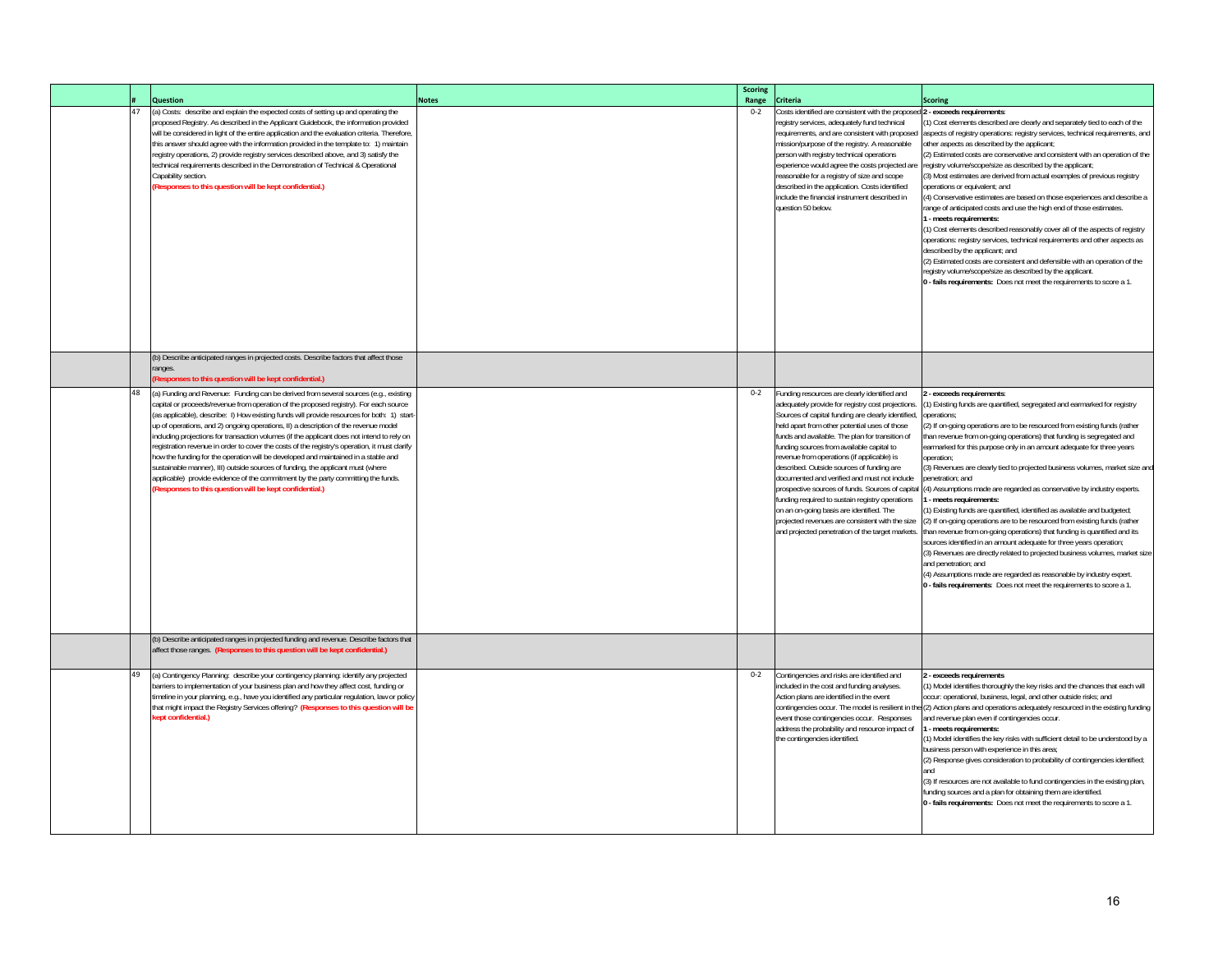|    |                                                                                                                                                                                                                                                                                                                                                                                                                                                                                                                                                                                                                                                                                                                                                                                                                                                                                                                                                                                                                                                                                                                                                                                                                                                                                                                                                                                                                                                                                                                                                                                                                                                                                                                                                                                                                                                                                                                                                                                                                                                                                                                                                                                                                                                                                                                                                                          |                                                                                                                                                                                                                                                                                                                                                                                                                                                                                                                                                                                                                                                                                                                                                                                                                                                                                                                                                                                                                                                                                                                                                                                                                                                                                                                                                                                                                                         | <b>Scoring</b> |                                                                                                                                                                                                                                                                                                                                                                                                                                                                                                                     |                                                                                                                                                                                                                                                                                                                                                                                                                                                                                                                                                                                                                                                                     |
|----|--------------------------------------------------------------------------------------------------------------------------------------------------------------------------------------------------------------------------------------------------------------------------------------------------------------------------------------------------------------------------------------------------------------------------------------------------------------------------------------------------------------------------------------------------------------------------------------------------------------------------------------------------------------------------------------------------------------------------------------------------------------------------------------------------------------------------------------------------------------------------------------------------------------------------------------------------------------------------------------------------------------------------------------------------------------------------------------------------------------------------------------------------------------------------------------------------------------------------------------------------------------------------------------------------------------------------------------------------------------------------------------------------------------------------------------------------------------------------------------------------------------------------------------------------------------------------------------------------------------------------------------------------------------------------------------------------------------------------------------------------------------------------------------------------------------------------------------------------------------------------------------------------------------------------------------------------------------------------------------------------------------------------------------------------------------------------------------------------------------------------------------------------------------------------------------------------------------------------------------------------------------------------------------------------------------------------------------------------------------------------|-----------------------------------------------------------------------------------------------------------------------------------------------------------------------------------------------------------------------------------------------------------------------------------------------------------------------------------------------------------------------------------------------------------------------------------------------------------------------------------------------------------------------------------------------------------------------------------------------------------------------------------------------------------------------------------------------------------------------------------------------------------------------------------------------------------------------------------------------------------------------------------------------------------------------------------------------------------------------------------------------------------------------------------------------------------------------------------------------------------------------------------------------------------------------------------------------------------------------------------------------------------------------------------------------------------------------------------------------------------------------------------------------------------------------------------------|----------------|---------------------------------------------------------------------------------------------------------------------------------------------------------------------------------------------------------------------------------------------------------------------------------------------------------------------------------------------------------------------------------------------------------------------------------------------------------------------------------------------------------------------|---------------------------------------------------------------------------------------------------------------------------------------------------------------------------------------------------------------------------------------------------------------------------------------------------------------------------------------------------------------------------------------------------------------------------------------------------------------------------------------------------------------------------------------------------------------------------------------------------------------------------------------------------------------------|
|    | Question<br>(b) Describe your contingency planning where funding sources so significantly under rur<br>your business plan that material deviations from your implementation model are<br>required. In particular, how will on-going technical requirements be met? Complete a<br>financial projections template (Template 2) for the worst case scenario. (Responses to<br>his question will be kept confidential.)                                                                                                                                                                                                                                                                                                                                                                                                                                                                                                                                                                                                                                                                                                                                                                                                                                                                                                                                                                                                                                                                                                                                                                                                                                                                                                                                                                                                                                                                                                                                                                                                                                                                                                                                                                                                                                                                                                                                                      | <b>Notes</b>                                                                                                                                                                                                                                                                                                                                                                                                                                                                                                                                                                                                                                                                                                                                                                                                                                                                                                                                                                                                                                                                                                                                                                                                                                                                                                                                                                                                                            | Range          | <b>Criteria</b>                                                                                                                                                                                                                                                                                                                                                                                                                                                                                                     | <b>Scoring</b>                                                                                                                                                                                                                                                                                                                                                                                                                                                                                                                                                                                                                                                      |
|    | (c) Describe your contingency planning where activity volumes so significantly exceed<br>the high projections that material deviation from your implementation model are<br>required. In particular, how will on-going technical requirements be met? (Responses<br>o this question will be kept confidential.)                                                                                                                                                                                                                                                                                                                                                                                                                                                                                                                                                                                                                                                                                                                                                                                                                                                                                                                                                                                                                                                                                                                                                                                                                                                                                                                                                                                                                                                                                                                                                                                                                                                                                                                                                                                                                                                                                                                                                                                                                                                          |                                                                                                                                                                                                                                                                                                                                                                                                                                                                                                                                                                                                                                                                                                                                                                                                                                                                                                                                                                                                                                                                                                                                                                                                                                                                                                                                                                                                                                         |                |                                                                                                                                                                                                                                                                                                                                                                                                                                                                                                                     |                                                                                                                                                                                                                                                                                                                                                                                                                                                                                                                                                                                                                                                                     |
| 50 | (a) Continuity: Provide a cost estimate for funding basic registry operations on an<br>annual basis. The basic functions of a registry which must be supported even if an<br>applicant's business and/or funding fails are:<br>i) Maintenance of TLD nameservers and DNS for registered domain names;<br>ii) Operation of the Shared Registration System;<br>iii) Provision of Whois service:<br>iv) Maintenance of registrar billing and accounting processes;<br>v) Maintenance of data security processes and regular escrow deposits;<br>vi) Maintenance of IDN Tables (if IDNs are offered); and<br>vii) Provision of DNSSEC in accordance with technical requirements, including storage<br>of key information.<br>List the estimated annual cost for each of these functions (specify currency used).                                                                                                                                                                                                                                                                                                                                                                                                                                                                                                                                                                                                                                                                                                                                                                                                                                                                                                                                                                                                                                                                                                                                                                                                                                                                                                                                                                                                                                                                                                                                                             | Registrant protection is critical and thus new gTLD applicants are requested to provide evidence indicating<br>that critical functions will continue to be performed even if the registry fails. Registrant needs are best<br>protected by a clear demonstration the basic registry functions are sustained for an extended period even<br>in the face of registry failure. Therefore, this section is weighted heavily as a clear, objective measure to<br>protect and serve registrants.<br>The applicant has two tasks associated with adequately making this demonstration of continuity for basic<br>registry functions. First, costs for maintaining critical registrant protection functions are to be estimated<br>(Part a). In evaluating the application, the evaluators will adjudge whether the estimate is reasonable given<br>the systems architecture and overall business approach described elsewhere in the application. Second<br>(Part b), methods of securing the funds required to perform those functions for three to five years following<br>the termination of the registry agreement are to be described by the applicant in accordance with the<br>criteria below. Two types of instruments will fulfill this requirement. The applicant must identify which of the<br>two methods is being described. The instrument is required to be in place at the time of the execution of<br>the registry agreement. | $0 - 2$        | Figures provided are based on an accurate<br>estimate of costs. Documented evidence or<br>detailed plan for ability to fund ongoing basic<br>registry operations for registrants for a period of<br>three to five years in the event of registry failure<br>default, or until a successor operator can be<br>designated. Evidence of financial wherewithal to<br>fund this requirement prior to delegation. This<br>requirement must be met prior to or concurrent<br>with the execution of the registry agreement. | - exceeds requirements:<br>1) Costs are commensurate with technical plans and overall business<br>approach as described in the application; and<br>2) Financial instrument is secured and in place to provide for on-going<br>operations for at least three years in the event of failure.<br>- meets requirements:<br>1) Costs are commensurate with technical plans and overall business<br>pproach as described in the application; and<br>2) Funding is identified and instrument is described to provide for on-going<br>perations of at least three years in the event of failure.<br>0 - fails requirements:<br>Does not meet the requirements to score a 1. |
|    | (b) Applicants must provide evidence as to how the funds required for performing these<br>basic registry functions will be available and guaranteed to fund registry operations (for<br>the protection of registrants in the new gTLD) for a minimum of three years following the<br>termination of the registry agreement. ICANN has identified two methods to fulfill this<br>requirement:<br>Irrevocable standby letter of credit (LOC) issued by a reputable financial institution.<br>The amount of the LOC must be equal to or greater than the amount required to fund<br>the basic registry operations specified above for at least three years following the<br>termination of the registry agreement. In the event of a draw upon the letter of credit,<br>the actual payout would be tied to the cost of running those functions.<br>The LOC must name ICANN or its designee as the beneficiary. Any funds paid out<br>would be provided to the designee who is operating the required registry functions.<br>The LOC must have a term of at least five years from the delegation of the TLD. The<br>LOC may be structured with an annual expiration date if it contains an evergreen<br>provision providing for annual extensions, without amendment, for an indefinite number<br>of periods until the issuing bank informs the beneficiary of its final expiration or until the<br>beneficiary releases the LOC as evidenced in writing. If the expiration date occurs prior<br>to the fifth anniversary of the delegation of the TLD, applicant will be required to obtain a<br>replacement instrument.<br>The LOC must be issued by a reputable financial institution insured at the highest leve<br>in its jurisdiction. This may include a bank or insurance company with a strong<br>international reputation that has a strong credit rating issued by a third party rating<br>agency such as Standard & Poor's (AA or above), Moody's (Aa or above), or A.M. Best<br>(A-X or above).<br>The LOC will provide that ICANN or its designee shall be unconditionally entitled to a<br>release of funds (full or partial) thereunder upon delivery of written notice by ICANN or<br>its designee of the termination of the registry agreement for the TLD.<br>Annlicant should attach an original copy of the executed letter of credit or a draft of the |                                                                                                                                                                                                                                                                                                                                                                                                                                                                                                                                                                                                                                                                                                                                                                                                                                                                                                                                                                                                                                                                                                                                                                                                                                                                                                                                                                                                                                         |                |                                                                                                                                                                                                                                                                                                                                                                                                                                                                                                                     |                                                                                                                                                                                                                                                                                                                                                                                                                                                                                                                                                                                                                                                                     |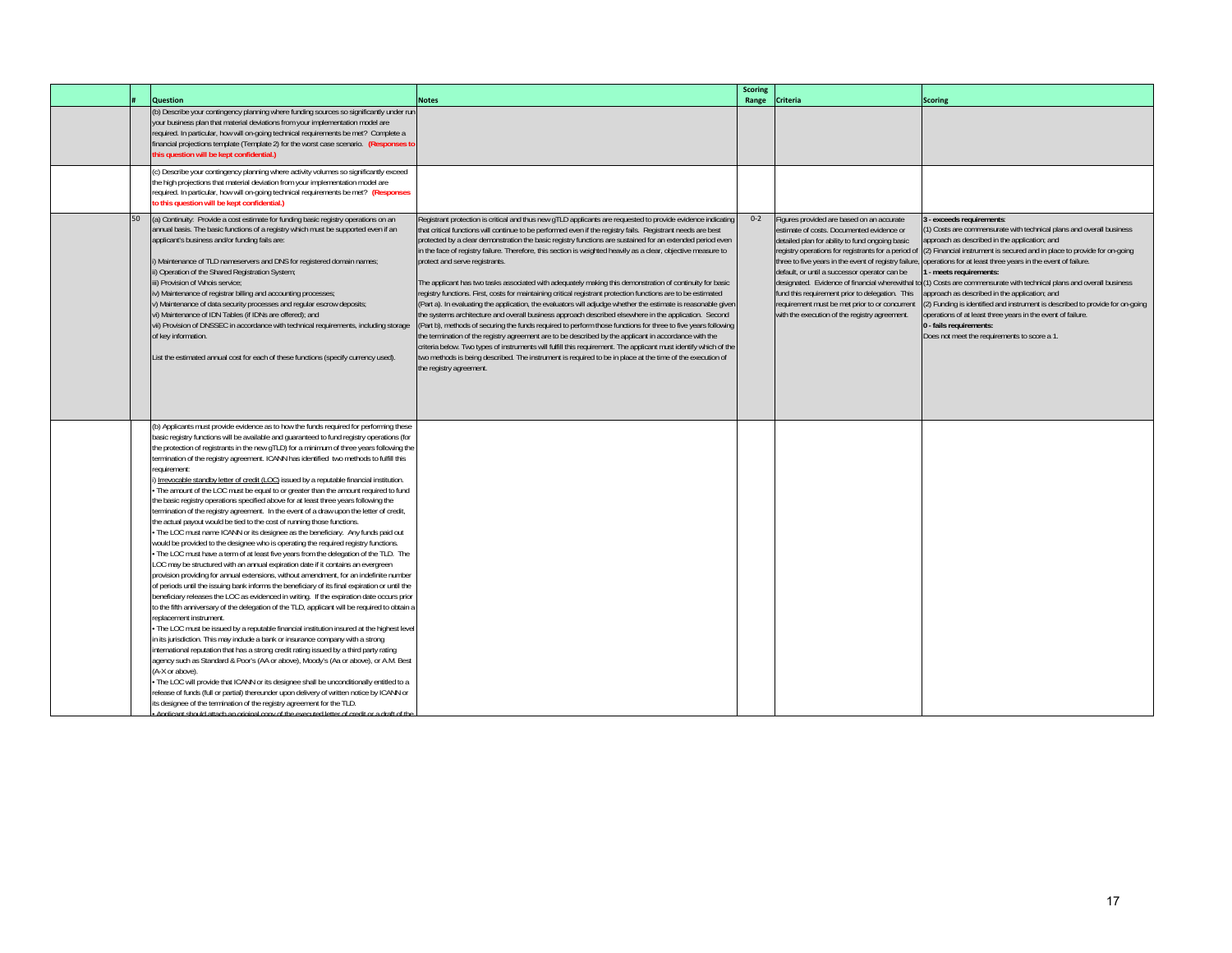|  |                                                                                                                                                                                        |              | <b>Scoring</b> |                 |                |
|--|----------------------------------------------------------------------------------------------------------------------------------------------------------------------------------------|--------------|----------------|-----------------|----------------|
|  | <b>Question</b>                                                                                                                                                                        | <b>Notes</b> | Range          | <b>Criteria</b> | <b>Scoring</b> |
|  | letter of credit containing the full terms and conditions. If not yet executed, the Applicant                                                                                          |              |                |                 |                |
|  | will be required to provide ICANN with an original copy of the executed LOC prior to or                                                                                                |              |                |                 |                |
|  | concurrent with the execution of the registry agreement.                                                                                                                               |              |                |                 |                |
|  | - The LOC must contain at least the following required elements:                                                                                                                       |              |                |                 |                |
|  | o Issuing bank and date of issue.                                                                                                                                                      |              |                |                 |                |
|  | o Beneficiary: ICANN / 4676 Admiralty Way, Suite 330 / Marina del Rey, CA 90292 /                                                                                                      |              |                |                 |                |
|  | US, or its designee.                                                                                                                                                                   |              |                |                 |                |
|  | o Applicant's complete name and address.                                                                                                                                               |              |                |                 |                |
|  | o LOC identifying number.                                                                                                                                                              |              |                |                 |                |
|  | o Exact amount in USD.                                                                                                                                                                 |              |                |                 |                |
|  | o Expiry date.                                                                                                                                                                         |              |                |                 |                |
|  | o Address, procedure, and required forms whereby presentation for payment is to be                                                                                                     |              |                |                 |                |
|  | made.                                                                                                                                                                                  |              |                |                 |                |
|  | o Conditions:                                                                                                                                                                          |              |                |                 |                |
|  | . Partial drawings from the letter of credit may be made provided that such payment                                                                                                    |              |                |                 |                |
|  | shall reduce the amount under the standby letter of credit.                                                                                                                            |              |                |                 |                |
|  | . All payments must be marked with the issuing bank name and the bank's standby                                                                                                        |              |                |                 |                |
|  | letter of credit number.                                                                                                                                                               |              |                |                 |                |
|  | . LOC may not be modified, amended, or amplified by reference to any other document,                                                                                                   |              |                |                 |                |
|  | agreement, or instrument.                                                                                                                                                              |              |                |                 |                |
|  | . The LOC is subject to the International Standby Practices (ISP 98) International                                                                                                     |              |                |                 |                |
|  | Chamber of Commerce (Publication No. 590).                                                                                                                                             |              |                |                 |                |
|  |                                                                                                                                                                                        |              |                |                 |                |
|  | ii) A deposit into an irrevocable cash escrow account held by a reputable financial                                                                                                    |              |                |                 |                |
|  | institution.                                                                                                                                                                           |              |                |                 |                |
|  | The amount of the deposit must be equal to or greater than the amount required to                                                                                                      |              |                |                 |                |
|  | fund registry operations for at least three years.                                                                                                                                     |              |                |                 |                |
|  | Cash is to be held by a third party financial institution which will not allow the funds to                                                                                            |              |                |                 |                |
|  | be commingled with the Applicant's operating funds or other funds and may only be                                                                                                      |              |                |                 |                |
|  | accessed by ICANN or its designee if certain conditions are met.                                                                                                                       |              |                |                 |                |
|  | The account must be held by a reputable financial institution insured at the highest                                                                                                   |              |                |                 |                |
|  | level in its jurisdiction. This may include a bank or insurance company with a strong                                                                                                  |              |                |                 |                |
|  | international reputation that has a strong credit rating issued by a third party rating                                                                                                |              |                |                 |                |
|  | agency such as Standard & Poor's (AA or above), Moody's (Aa or above), or A.M. Best                                                                                                    |              |                |                 |                |
|  | (A-X or above).                                                                                                                                                                        |              |                |                 |                |
|  | . The escrow agreement relating to the escrow account will provide that ICANN or its                                                                                                   |              |                |                 |                |
|  | designee shall be unconditionally entitled to a release of funds (full or partial) thereunder                                                                                          |              |                |                 |                |
|  | upon delivery of written notice by ICANN or its designee of the termination of the registry                                                                                            |              |                |                 |                |
|  | agreement for the TLD.                                                                                                                                                                 |              |                |                 |                |
|  | The escrow agreement must have a term of five years from the delegation of the TLD.                                                                                                    |              |                |                 |                |
|  | The funds in the deposit escrow account are not considered to be an asset of ICANN.                                                                                                    |              |                |                 |                |
|  | Any interest earnings less bank fees are to accrue to the deposit, and will be paid back                                                                                               |              |                |                 |                |
|  | to the applicant upon liquidation of the account to the extent not used to pay the costs                                                                                               |              |                |                 |                |
|  | and expenses of maintaining the escrow.                                                                                                                                                |              |                |                 |                |
|  | · The deposit plus accrued interest, less any bank fees in respect of the escrow, is to be<br>returned to the applicant if the funds are not used to fund registry operations due to a |              |                |                 |                |
|  |                                                                                                                                                                                        |              |                |                 |                |
|  | triggering event or after five years, whichever is greater.                                                                                                                            |              |                |                 |                |
|  | The Applicant will be required to provide ICANN an explanation as to the amount of the<br>deposit, the institution that will hold the deposit, and the escrow agreement for the        |              |                |                 |                |
|  | account at the time of submitting an application.                                                                                                                                      |              |                |                 |                |
|  | Applicant should attach evidence of deposited funds in the escrow account, or                                                                                                          |              |                |                 |                |
|  | evidence of provisional arrangement for deposit of funds. Evidence of deposited funds                                                                                                  |              |                |                 |                |
|  | and terms of escrow agreement must be provided to ICANN prior to or concurrent with                                                                                                    |              |                |                 |                |
|  | the execution of the registry agreement.                                                                                                                                               |              |                |                 |                |
|  |                                                                                                                                                                                        |              |                |                 |                |
|  |                                                                                                                                                                                        |              |                |                 |                |
|  |                                                                                                                                                                                        |              |                |                 |                |
|  |                                                                                                                                                                                        |              |                |                 |                |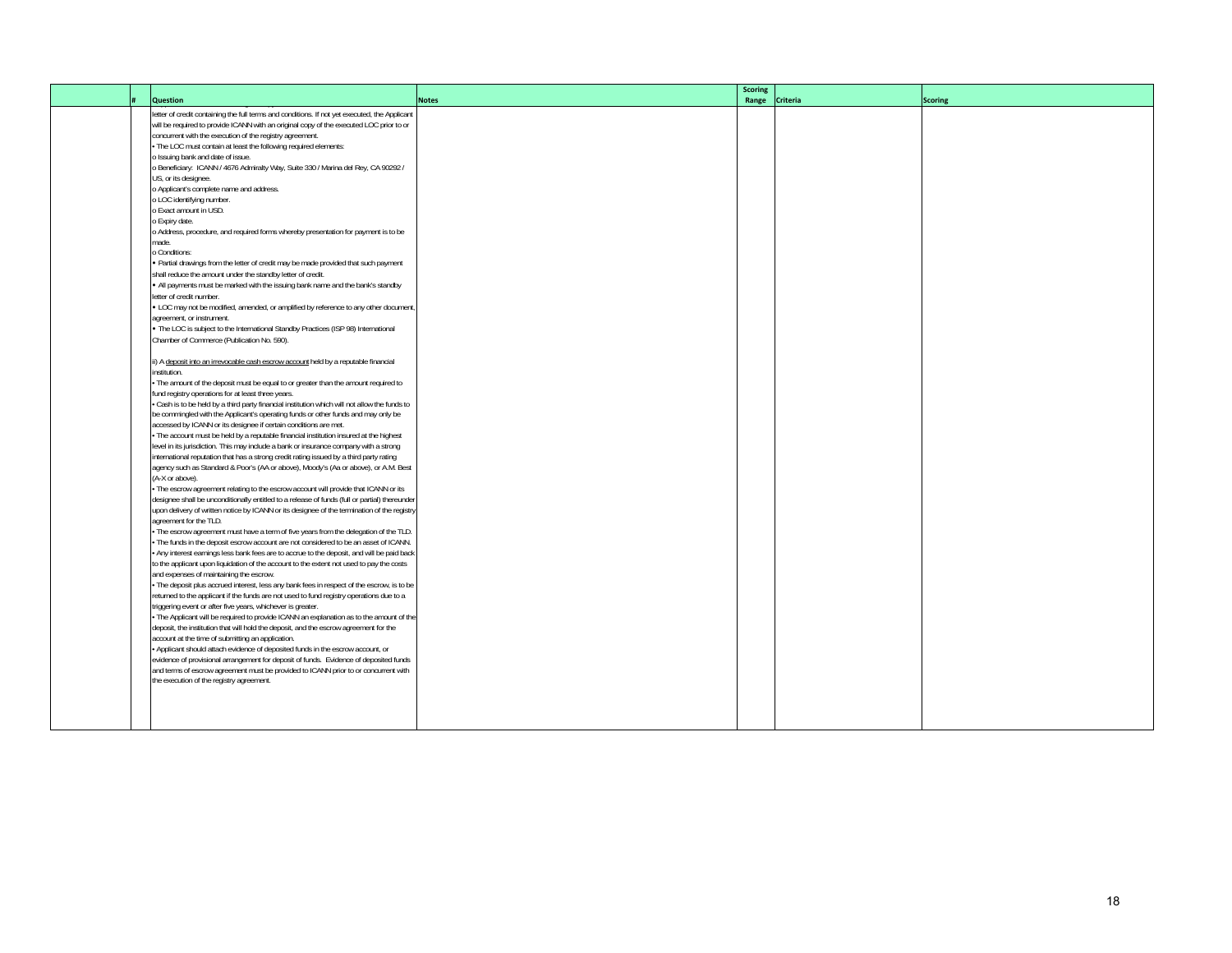| TLD Applicant -- Financial Projections : Instructions                                           |                       |                   |                   |                   | Include Comments that will assist those reviewing this projection understand your<br>business model and any expected trends or variations from the business model.                                                                                                                                                                                                                                                                                                                                                                                                                                                                                                                                                                                                                                                                                                              |
|-------------------------------------------------------------------------------------------------|-----------------------|-------------------|-------------------|-------------------|---------------------------------------------------------------------------------------------------------------------------------------------------------------------------------------------------------------------------------------------------------------------------------------------------------------------------------------------------------------------------------------------------------------------------------------------------------------------------------------------------------------------------------------------------------------------------------------------------------------------------------------------------------------------------------------------------------------------------------------------------------------------------------------------------------------------------------------------------------------------------------|
|                                                                                                 | <b>Start-up Costs</b> | Year 1            | Year 2            | Year 3            | <b>Comments / Notes</b>                                                                                                                                                                                                                                                                                                                                                                                                                                                                                                                                                                                                                                                                                                                                                                                                                                                         |
| Revenue<br>(A)<br><b>Forecasted registration</b><br><b>Registration fee</b><br>(B)              |                       | 62,000<br>5.00%   | 80,600<br>6.00%   | 104,780<br>7.00   | The Start-up Period is for Costs and Capital Expenditures only; there should be<br>no revenue projections input to this column                                                                                                                                                                                                                                                                                                                                                                                                                                                                                                                                                                                                                                                                                                                                                  |
| (A*B) Registration revenue                                                                      |                       | 310,000           | 483,600           | 733,460           |                                                                                                                                                                                                                                                                                                                                                                                                                                                                                                                                                                                                                                                                                                                                                                                                                                                                                 |
| Other revenue / funding<br><b>Total Revenue</b>                                                 | $\omega$              | 35,000<br>345,000 | 48,000<br>531,600 | 62,000<br>795,460 |                                                                                                                                                                                                                                                                                                                                                                                                                                                                                                                                                                                                                                                                                                                                                                                                                                                                                 |
|                                                                                                 |                       |                   |                   |                   |                                                                                                                                                                                                                                                                                                                                                                                                                                                                                                                                                                                                                                                                                                                                                                                                                                                                                 |
| Cost<br>Labor:                                                                                  |                       |                   |                   |                   | Marketing Costs represent the amount spent on advertising,<br>promotions, and other marketing activity. This amount should not<br>include Labor Costs which is included in "Marketing Labor" above.                                                                                                                                                                                                                                                                                                                                                                                                                                                                                                                                                                                                                                                                             |
| <b>Marketing Labor</b>                                                                          | 25.000                | 66,000            | 72.000            | 81.000            |                                                                                                                                                                                                                                                                                                                                                                                                                                                                                                                                                                                                                                                                                                                                                                                                                                                                                 |
| <b>Customer Support Labor</b>                                                                   | 5,000                 | 68,000            | 71,000            | 74,000            |                                                                                                                                                                                                                                                                                                                                                                                                                                                                                                                                                                                                                                                                                                                                                                                                                                                                                 |
| Technical Labor<br><b>Marketing</b>                                                             | 32,000<br>40,000      | 45,000<br>44,000  | 47,000<br>26,400  | 49,000<br>31,680  |                                                                                                                                                                                                                                                                                                                                                                                                                                                                                                                                                                                                                                                                                                                                                                                                                                                                                 |
| <b>Facilities</b>                                                                               | 7,000                 | 10,000            | 12,000            | 14,400            | <b>General Instructions</b>                                                                                                                                                                                                                                                                                                                                                                                                                                                                                                                                                                                                                                                                                                                                                                                                                                                     |
| <b>General &amp; Administrative</b>                                                             | 14,000                | 112,000           | 122,500           | 136,000           | The application process requires the applicant to submit two Financial Projections.                                                                                                                                                                                                                                                                                                                                                                                                                                                                                                                                                                                                                                                                                                                                                                                             |
| <b>Interest and Taxes</b>                                                                       | 2,500                 | 4,000             | 4,800             | 5,760             | The first projection (Template 1) should show the revenues and costs associated with the Most                                                                                                                                                                                                                                                                                                                                                                                                                                                                                                                                                                                                                                                                                                                                                                                   |
| Equipment                                                                                       | 1,800                 | 2,400             | 2,880             | 3,456             | Likely scenario expected. This projection should include the number of registrations, the                                                                                                                                                                                                                                                                                                                                                                                                                                                                                                                                                                                                                                                                                                                                                                                       |
| <b>Other Costs</b>                                                                              | 12,200                | 18,000            | 21,600            | 25,920            | registration fee, and all costs and capital expenditures expected during the start-up period<br>and during the first three years of operations. Template 1 relates to Question 46 (Projections                                                                                                                                                                                                                                                                                                                                                                                                                                                                                                                                                                                                                                                                                  |
| <b>Total Costs</b>                                                                              | 139,500               | 369,400           | 380,180           | 421,216           | Template) in the application.                                                                                                                                                                                                                                                                                                                                                                                                                                                                                                                                                                                                                                                                                                                                                                                                                                                   |
| <b>Net Operation (Revenues less Costs)</b>                                                      | (139, 500)            | (24, 400)         | 151,420           | 374,244           | We also ask applicants to show as a separate projection (Template 2) the revenues and costs<br>associated with a realistic Worst Case Scenario assuming that the registry does not succeed.<br>Template 2 relates to Question 49 (Contigency Planning) in the application.                                                                                                                                                                                                                                                                                                                                                                                                                                                                                                                                                                                                      |
| <b>Capital Expenditures</b>                                                                     |                       |                   |                   |                   | For each Projection prepared, please include Comments and Notes on the bottom of the                                                                                                                                                                                                                                                                                                                                                                                                                                                                                                                                                                                                                                                                                                                                                                                            |
| Hardware                                                                                        | 98,000                | 21,000            | 16,000            | 58,000            | projection (in the area provided) to provide those reviewing these projections with information                                                                                                                                                                                                                                                                                                                                                                                                                                                                                                                                                                                                                                                                                                                                                                                 |
| Software                                                                                        | 32,000                | 18,000            | 24,000            | 11,000            | regarding:                                                                                                                                                                                                                                                                                                                                                                                                                                                                                                                                                                                                                                                                                                                                                                                                                                                                      |
| <b>Furniture &amp; Equipment</b>                                                                | 43,000                | 22,000            | 14,000            | 16,000            | 1) Assumptions Used, Significant Variances in Revenues, Costs, and Capital Expenditures from<br>vear-to-vear:                                                                                                                                                                                                                                                                                                                                                                                                                                                                                                                                                                                                                                                                                                                                                                   |
|                                                                                                 | 173,000               | 61,000            | 54,000            | 85,000            | 2) How you plan to fund operations;<br>3) Contingency Plannin                                                                                                                                                                                                                                                                                                                                                                                                                                                                                                                                                                                                                                                                                                                                                                                                                   |
| <b>Cash Requirements</b>                                                                        | (312, 500)            | (85, 400)         | 97,420            | 289,244           |                                                                                                                                                                                                                                                                                                                                                                                                                                                                                                                                                                                                                                                                                                                                                                                                                                                                                 |
| General Comments (Notes Regarding Assumptions Used, Significant Variances Between Years, etc.): |                       |                   |                   |                   | include explanations for any significant variances between years (or expected in years<br>beyond the timeframe of the template) in any category of costing or funding.                                                                                                                                                                                                                                                                                                                                                                                                                                                                                                                                                                                                                                                                                                          |
| Comments regarding how the Applicant plans to Fund operations:                                  |                       |                   |                   |                   | Include comments here regarding how you will fund operations. Funding can be derived from<br>several sources (e.g., existing capital or proceeds/revenue from operation of the proposed<br>registry). For each source (as applicable), describe: 1) How existing funds will provide<br>resources for both: 1) initial start-up of operations, and 2) ongoing operations, II) a<br>description of the revenue model including projections for transaction volumes (if the<br>applicant does not intend to rely on registration revenue in order to cover the costs of the<br>registry's operation, it must clarify how the funding for the operation will be developed and<br>maintained in a stable and sustainable manner), III) outside sources of funding, the<br>applicant must (where applicable) provide evidence of the commitment by the party<br>committing the funds. |
| <b>General Comments regarding contingencies:</b>                                                |                       |                   |                   |                   | Include commentary here to describe your contingency planning: identify any projected<br>barriers to implementation of your business plan and how they affect cost, funding or<br>timeline in your planning. E.g., have you identified any particular regulation, law or policy<br>that might impact the Registry Services offering? Describe your contingency planning where<br>funding sources so significantly under run your business plan that material deviations from<br>your implementation model are required. In particular, how will on-going technical<br>requirements be met? Describe your contingency planning where activity volumes so<br>significantly exceed the high projections that material deviation from your implementation<br>model are required. In particular, how will on-going technical requirements be met?                                    |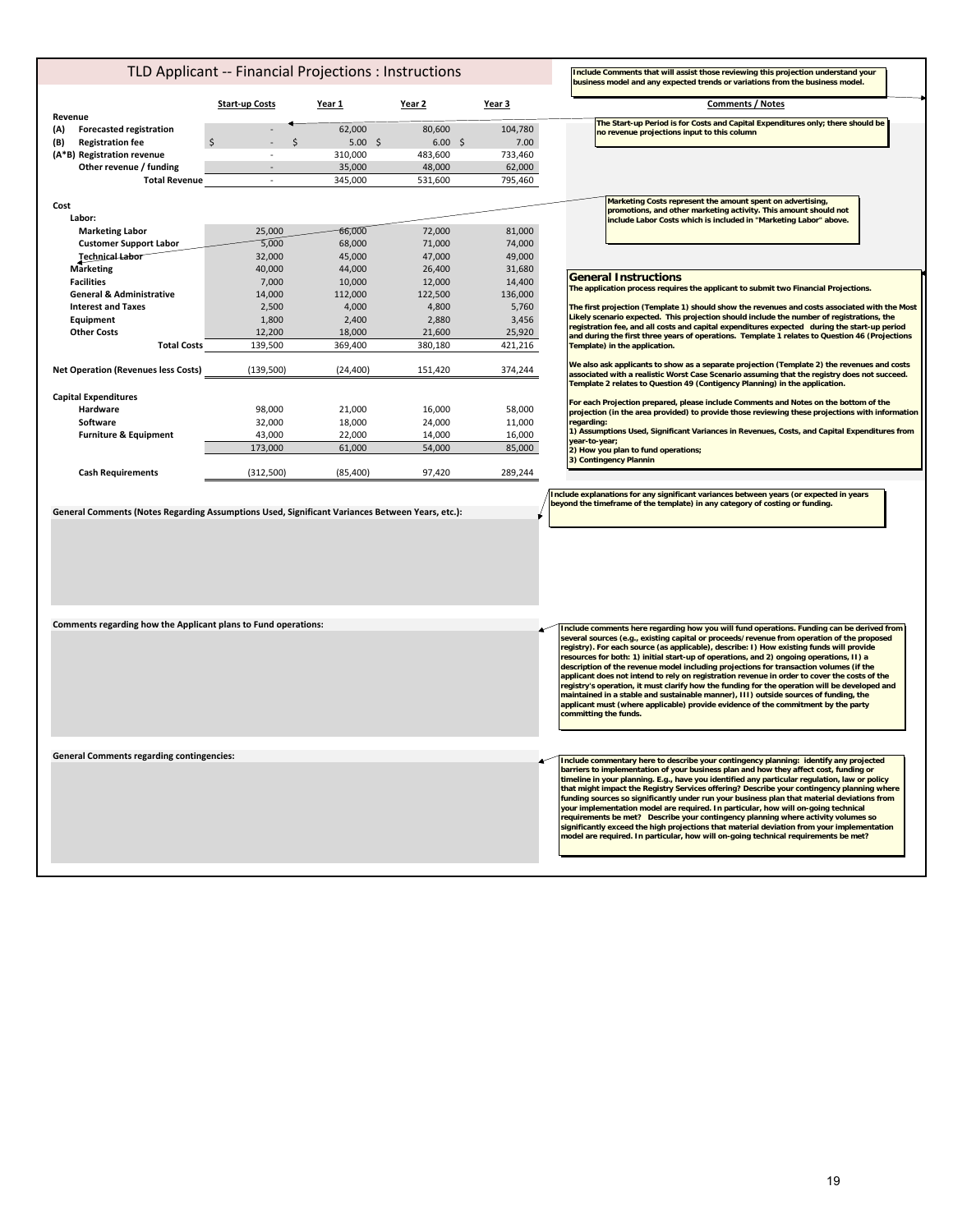# **Template 1:** Financial Projections: Most Likely Scenario

| Revenue                                                                                                                                                                                                                                                                                                                                                | <b>Start-up Costs</b> | Year 1             | Year <sub>2</sub>        | Year 3 | <b>Comments / Notes</b> |
|--------------------------------------------------------------------------------------------------------------------------------------------------------------------------------------------------------------------------------------------------------------------------------------------------------------------------------------------------------|-----------------------|--------------------|--------------------------|--------|-------------------------|
| (A)<br><b>Forecasted registration</b><br><b>Registration fee</b><br>(B)<br>(A*B) Registration revenue<br>Other revenue / funding<br><b>Total Revenue</b>                                                                                                                                                                                               | $\sim$<br>$\omega$    | $\sim$<br>$\omega$ | $\sim$<br>$\omega$       | $\sim$ |                         |
| Cost<br>Labor:<br><b>Marketing Labor</b><br><b>Customer Support Labor</b><br><b>Technical Labor</b><br><b>Marketing</b><br><b>Facilities</b><br><b>General &amp; Administrative</b><br><b>Interest and Taxes</b><br>Equipment<br><b>Other Costs</b><br><b>Total Costs</b><br><b>Net Operation (Revenues less Costs)</b><br><b>Capital Expenditures</b> | $\sim$<br>$\omega$    | $\sim$<br>$\omega$ | $\sim$<br>$\overline{a}$ | $\sim$ |                         |
| Hardware<br>Software<br><b>Furniture &amp; Equipment</b>                                                                                                                                                                                                                                                                                               | $\overline{a}$        | $\overline{a}$     | $\overline{a}$           |        |                         |
| <b>Cash Requirements</b>                                                                                                                                                                                                                                                                                                                               |                       |                    |                          |        |                         |
| General Comments (Notes Regarding Assumptions Used, Significant Variances Between Years, etc.):                                                                                                                                                                                                                                                        |                       |                    |                          |        |                         |
| Comments regarding how the Applicant plans to Fund operations:                                                                                                                                                                                                                                                                                         |                       |                    |                          |        |                         |
| <b>General Comments regarding contingencies:</b>                                                                                                                                                                                                                                                                                                       |                       |                    |                          |        |                         |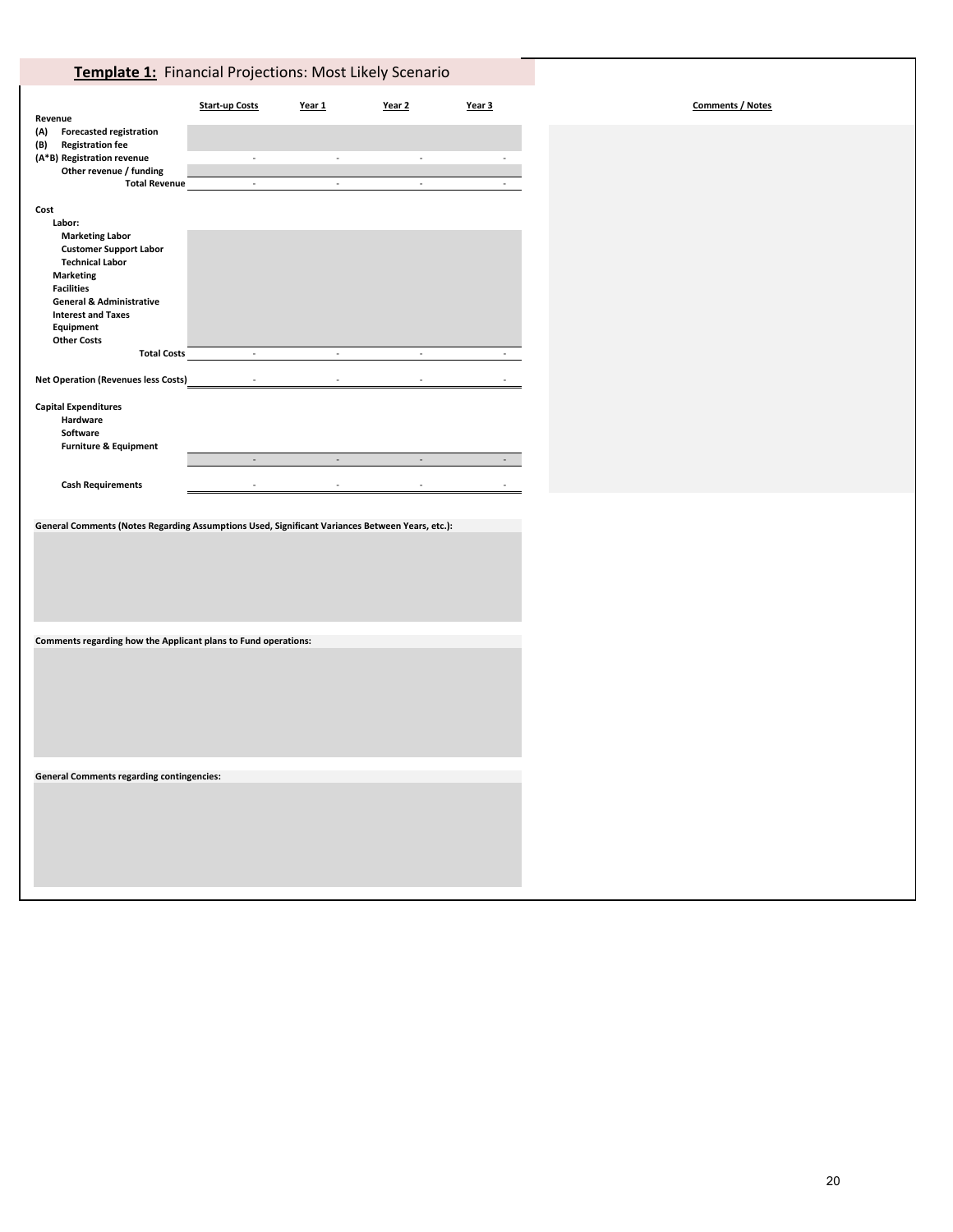|                                                                                                 | <b>Start-up Costs</b>             | Year 1        | Year 2        | Year 3 |  | <b>Comments / Notes</b> |  |
|-------------------------------------------------------------------------------------------------|-----------------------------------|---------------|---------------|--------|--|-------------------------|--|
| Revenue<br><b>Forecasted registration</b><br>(A)                                                |                                   |               |               |        |  |                         |  |
| (B)<br><b>Registration fee</b>                                                                  |                                   |               |               |        |  |                         |  |
| (A*B) Registration revenue                                                                      | $\sim$                            | $\sim$        | $\sim$        |        |  |                         |  |
| Other revenue / funding                                                                         |                                   |               |               |        |  |                         |  |
| <b>Total Revenue</b>                                                                            | $\omega$                          | $\omega$      | $\mathcal{L}$ |        |  |                         |  |
| Cost                                                                                            |                                   |               |               |        |  |                         |  |
| Labor:                                                                                          |                                   |               |               |        |  |                         |  |
| <b>Marketing Labor</b>                                                                          |                                   |               |               |        |  |                         |  |
| <b>Customer Support Labor</b>                                                                   |                                   |               |               |        |  |                         |  |
| <b>Technical Labor</b>                                                                          |                                   |               |               |        |  |                         |  |
| <b>Marketing</b>                                                                                |                                   |               |               |        |  |                         |  |
| <b>Facilities</b>                                                                               |                                   |               |               |        |  |                         |  |
| <b>General &amp; Administrative</b>                                                             |                                   |               |               |        |  |                         |  |
| <b>Interest and Taxes</b>                                                                       |                                   |               |               |        |  |                         |  |
| Equipment                                                                                       |                                   |               |               |        |  |                         |  |
| <b>Other Costs</b>                                                                              |                                   |               |               |        |  |                         |  |
| <b>Total Costs</b>                                                                              | the control of the control of the | $\sim$        | $\sim$        |        |  |                         |  |
| <b>Net Operation (Revenues less Costs)</b>                                                      | $\sim$                            | $\mathcal{L}$ | $\mathcal{L}$ |        |  |                         |  |
| <b>Capital Expenditures</b>                                                                     |                                   |               |               |        |  |                         |  |
| Hardware                                                                                        |                                   |               |               |        |  |                         |  |
|                                                                                                 |                                   |               |               |        |  |                         |  |
|                                                                                                 |                                   |               |               |        |  |                         |  |
| Software<br><b>Furniture &amp; Equipment</b>                                                    |                                   |               |               |        |  |                         |  |
|                                                                                                 | $\sim$                            | $\sim$        | $\sim$        | $\sim$ |  |                         |  |
|                                                                                                 |                                   |               |               |        |  |                         |  |
| <b>Cash Requirements</b>                                                                        |                                   |               |               |        |  |                         |  |
|                                                                                                 |                                   |               |               |        |  |                         |  |
| General Comments (Notes Regarding Assumptions Used, Significant Variances Between Years, etc.): |                                   |               |               |        |  |                         |  |
|                                                                                                 |                                   |               |               |        |  |                         |  |
|                                                                                                 |                                   |               |               |        |  |                         |  |
|                                                                                                 |                                   |               |               |        |  |                         |  |
|                                                                                                 |                                   |               |               |        |  |                         |  |
|                                                                                                 |                                   |               |               |        |  |                         |  |
|                                                                                                 |                                   |               |               |        |  |                         |  |
|                                                                                                 |                                   |               |               |        |  |                         |  |
|                                                                                                 |                                   |               |               |        |  |                         |  |
|                                                                                                 |                                   |               |               |        |  |                         |  |
|                                                                                                 |                                   |               |               |        |  |                         |  |
|                                                                                                 |                                   |               |               |        |  |                         |  |
|                                                                                                 |                                   |               |               |        |  |                         |  |
| Comments regarding how the Applicant plans to Fund operations:                                  |                                   |               |               |        |  |                         |  |
|                                                                                                 |                                   |               |               |        |  |                         |  |
|                                                                                                 |                                   |               |               |        |  |                         |  |
|                                                                                                 |                                   |               |               |        |  |                         |  |
|                                                                                                 |                                   |               |               |        |  |                         |  |
|                                                                                                 |                                   |               |               |        |  |                         |  |
| <b>General Comments regarding contingencies:</b>                                                |                                   |               |               |        |  |                         |  |
|                                                                                                 |                                   |               |               |        |  |                         |  |
|                                                                                                 |                                   |               |               |        |  |                         |  |